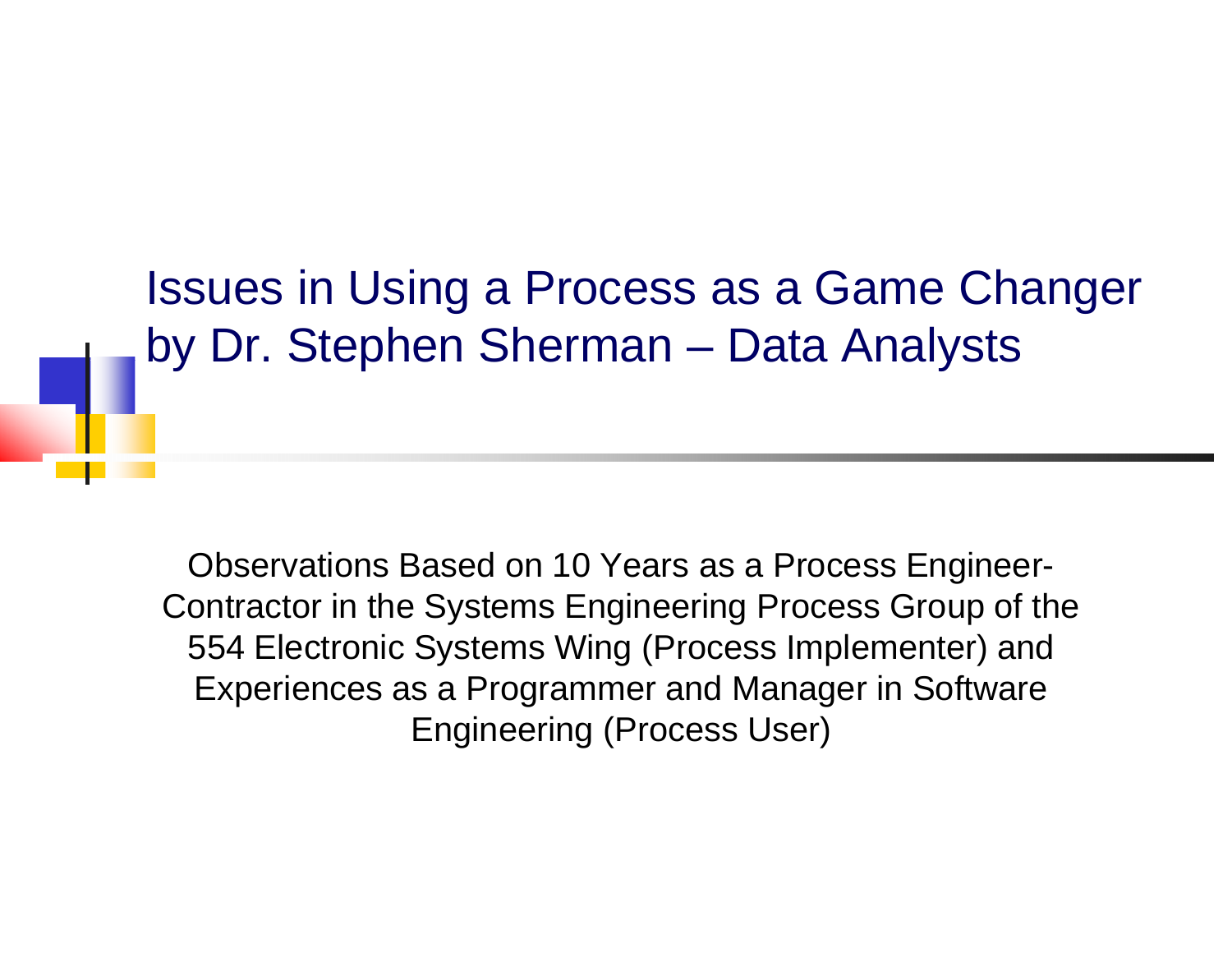| <b>Report Documentation Page</b>                                                                                                                                                                                                                                                                                                                                                                                                                                                                                                                                                                                                                                                                                                                                                                                                                                   |                             |                              |                                                   | Form Approved<br>OMB No. 0704-0188                  |                           |
|--------------------------------------------------------------------------------------------------------------------------------------------------------------------------------------------------------------------------------------------------------------------------------------------------------------------------------------------------------------------------------------------------------------------------------------------------------------------------------------------------------------------------------------------------------------------------------------------------------------------------------------------------------------------------------------------------------------------------------------------------------------------------------------------------------------------------------------------------------------------|-----------------------------|------------------------------|---------------------------------------------------|-----------------------------------------------------|---------------------------|
| Public reporting burden for the collection of information is estimated to average 1 hour per response, including the time for reviewing instructions, searching existing data sources, gathering and<br>maintaining the data needed, and completing and reviewing the collection of information. Send comments regarding this burden estimate or any other aspect of this collection of information,<br>including suggestions for reducing this burden, to Washington Headquarters Services, Directorate for Information Operations and Reports, 1215 Jefferson Davis Highway, Suite 1204, Arlington<br>VA 22202-4302. Respondents should be aware that notwithstanding any other provision of law, no person shall be subject to a penalty for failing to comply with a collection of information if it<br>does not display a currently valid OMB control number. |                             |                              |                                                   |                                                     |                           |
| 1. REPORT DATE<br>2. REPORT TYPE<br><b>APR 2010</b>                                                                                                                                                                                                                                                                                                                                                                                                                                                                                                                                                                                                                                                                                                                                                                                                                |                             |                              |                                                   | <b>3. DATES COVERED</b><br>00-00-2010 to 00-00-2010 |                           |
| <b>4. TITLE AND SUBTITLE</b>                                                                                                                                                                                                                                                                                                                                                                                                                                                                                                                                                                                                                                                                                                                                                                                                                                       |                             |                              |                                                   | 5a. CONTRACT NUMBER                                 |                           |
| <b>Issues in Using a Process as a Game Changer</b>                                                                                                                                                                                                                                                                                                                                                                                                                                                                                                                                                                                                                                                                                                                                                                                                                 |                             |                              |                                                   | <b>5b. GRANT NUMBER</b>                             |                           |
|                                                                                                                                                                                                                                                                                                                                                                                                                                                                                                                                                                                                                                                                                                                                                                                                                                                                    |                             |                              |                                                   | 5c. PROGRAM ELEMENT NUMBER                          |                           |
| 6. AUTHOR(S)                                                                                                                                                                                                                                                                                                                                                                                                                                                                                                                                                                                                                                                                                                                                                                                                                                                       |                             |                              |                                                   | <b>5d. PROJECT NUMBER</b>                           |                           |
|                                                                                                                                                                                                                                                                                                                                                                                                                                                                                                                                                                                                                                                                                                                                                                                                                                                                    |                             |                              |                                                   | 5e. TASK NUMBER                                     |                           |
|                                                                                                                                                                                                                                                                                                                                                                                                                                                                                                                                                                                                                                                                                                                                                                                                                                                                    |                             |                              |                                                   | 5f. WORK UNIT NUMBER                                |                           |
| 7. PERFORMING ORGANIZATION NAME(S) AND ADDRESS(ES)<br>Dr. Stephen Sherman, Consultant, 554 Electronic Systems Wing<br>(ELSW), Process Engineering Branch, Maxwell Gunter AFB, AL, 36112                                                                                                                                                                                                                                                                                                                                                                                                                                                                                                                                                                                                                                                                            |                             |                              |                                                   | 8. PERFORMING ORGANIZATION<br><b>REPORT NUMBER</b>  |                           |
| 9. SPONSORING/MONITORING AGENCY NAME(S) AND ADDRESS(ES)                                                                                                                                                                                                                                                                                                                                                                                                                                                                                                                                                                                                                                                                                                                                                                                                            |                             |                              |                                                   | 10. SPONSOR/MONITOR'S ACRONYM(S)                    |                           |
|                                                                                                                                                                                                                                                                                                                                                                                                                                                                                                                                                                                                                                                                                                                                                                                                                                                                    |                             |                              |                                                   | 11. SPONSOR/MONITOR'S REPORT<br>NUMBER(S)           |                           |
| 12. DISTRIBUTION/AVAILABILITY STATEMENT<br>Approved for public release; distribution unlimited                                                                                                                                                                                                                                                                                                                                                                                                                                                                                                                                                                                                                                                                                                                                                                     |                             |                              |                                                   |                                                     |                           |
| <b>13. SUPPLEMENTARY NOTES</b><br>Presented at the 22nd Systems and Software Technology Conference (SSTC), 26-29 April 2010, Salt Lake<br>City, UT. Sponsored in part by the USAF. U.S. Government or Federal Rights License                                                                                                                                                                                                                                                                                                                                                                                                                                                                                                                                                                                                                                       |                             |                              |                                                   |                                                     |                           |
| 14. ABSTRACT                                                                                                                                                                                                                                                                                                                                                                                                                                                                                                                                                                                                                                                                                                                                                                                                                                                       |                             |                              |                                                   |                                                     |                           |
| <b>15. SUBJECT TERMS</b>                                                                                                                                                                                                                                                                                                                                                                                                                                                                                                                                                                                                                                                                                                                                                                                                                                           |                             |                              |                                                   |                                                     |                           |
| 16. SECURITY CLASSIFICATION OF:<br>17. LIMITATION OF                                                                                                                                                                                                                                                                                                                                                                                                                                                                                                                                                                                                                                                                                                                                                                                                               |                             |                              |                                                   | 18. NUMBER                                          | 19a. NAME OF              |
| a. REPORT<br>unclassified                                                                                                                                                                                                                                                                                                                                                                                                                                                                                                                                                                                                                                                                                                                                                                                                                                          | b. ABSTRACT<br>unclassified | c. THIS PAGE<br>unclassified | <b>ABSTRACT</b><br>Same as<br><b>Report (SAR)</b> | OF PAGES<br>26                                      | <b>RESPONSIBLE PERSON</b> |

**Standard Form 298 (Rev. 8-98)**<br>Prescribed by ANSI Std Z39-18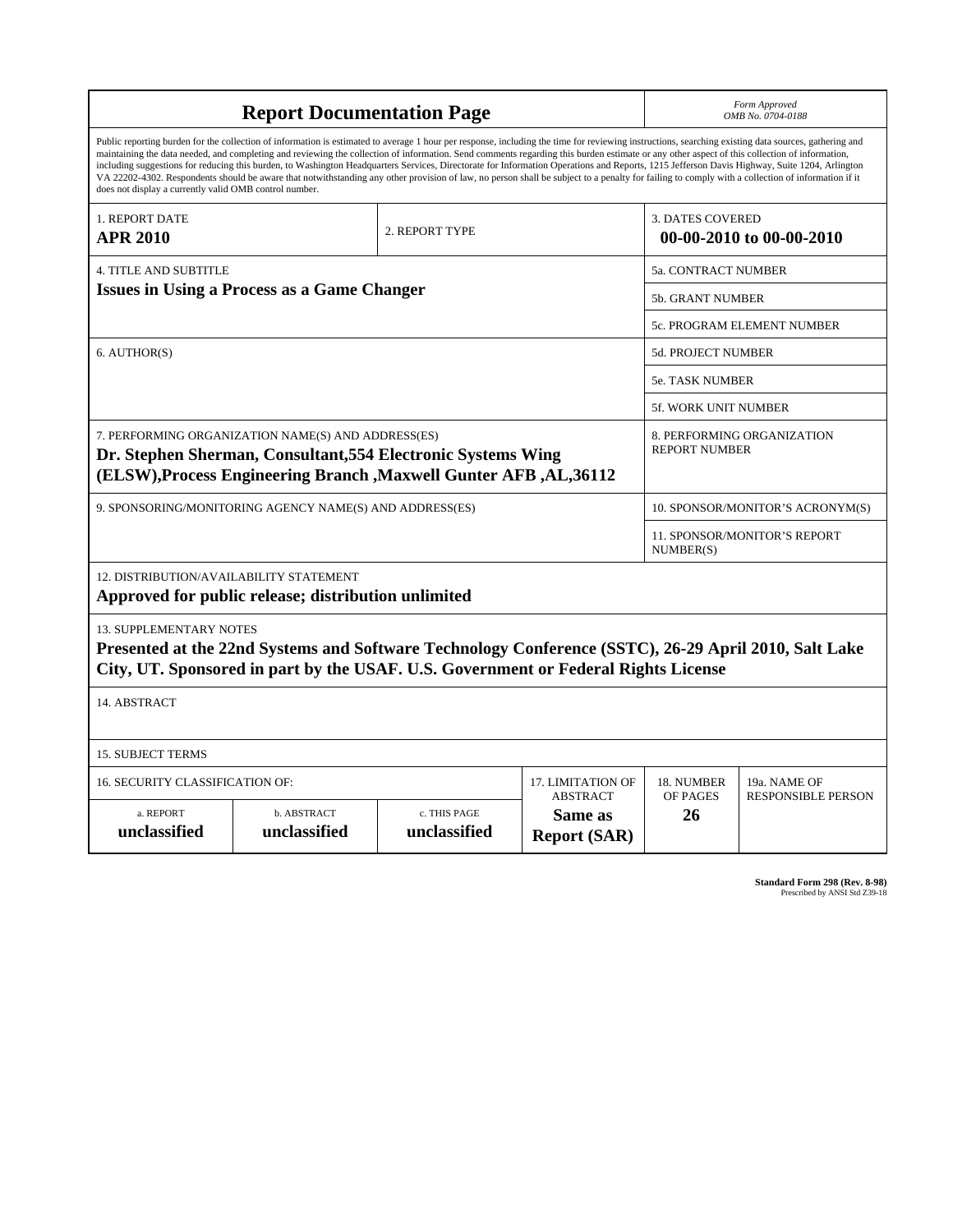#### Where do Processes Appear?

- P. Discover the Technology
- P. ■ Conceptualize the use of the Technology to "Change the Game"
- P. "Change the Game" with a New Product that Utilizes the Technology and Processes related to the New Product
	- L Product Lifecycle – Defined with Processes
		- Develop the Product (New Product or Product Version)
			- $\mathbf{r}$ Requirements, Design, Build, Test
		- Manufacture the Product (If Required)
		- Field the Product
		- **Dumble Product Operationally**
		- E Maintain the Product
		- Retire the Product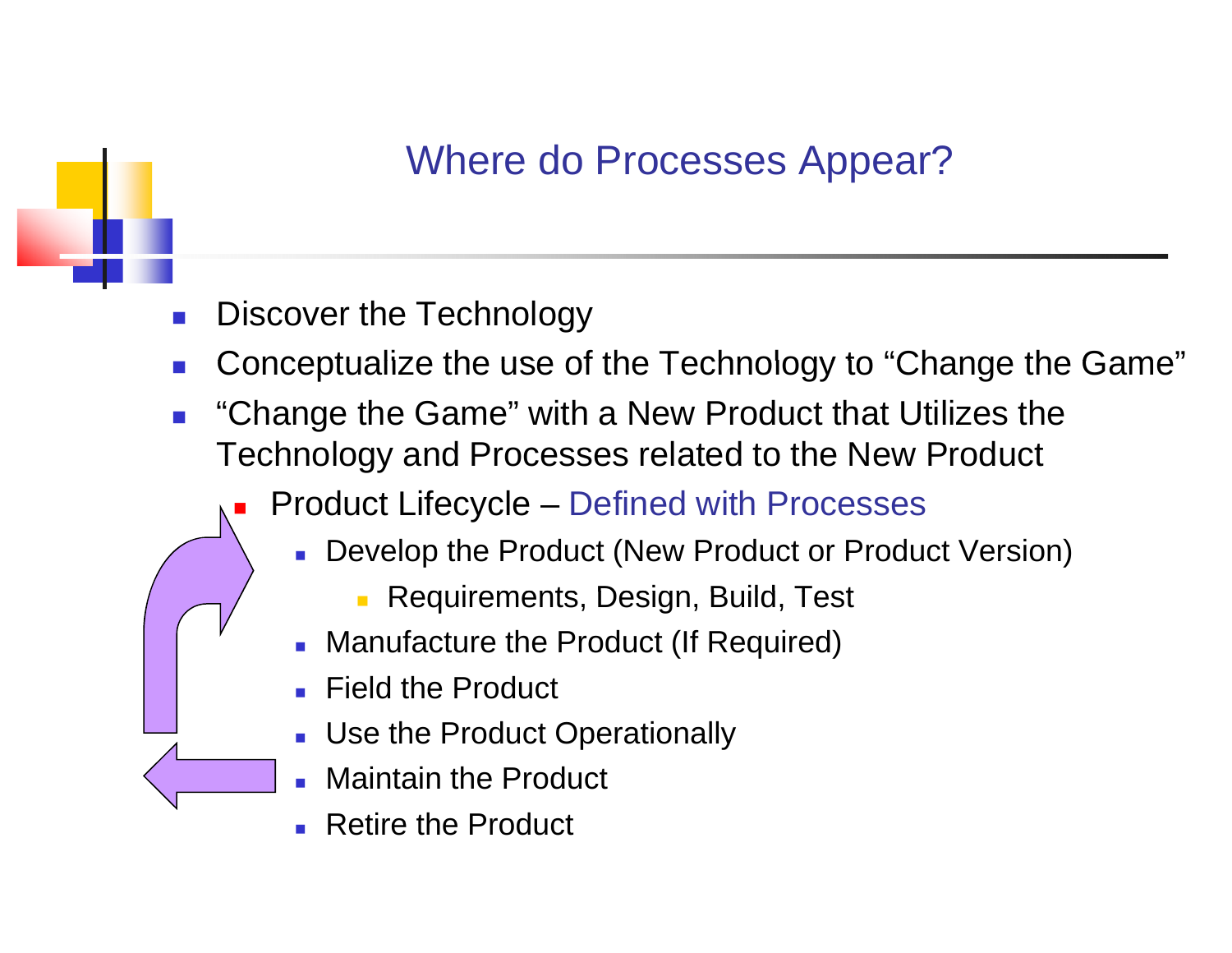#### **Overview**



- $\mathcal{L}_{\mathcal{A}}$ Other Views Process Implementation Issues
- $\mathcal{L}_{\mathcal{A}}$  Process
	- $\mathcal{L}_{\mathcal{A}}$ Replicating a Product vs. Producing Different Products
	- **Process Goals**
	- Improving the Organization
- $\mathcal{L}_{\mathcal{A}}$  Issues and Approaches
	- $\mathcal{L}_{\mathcal{A}}$ **Organizational**
	- $\mathcal{L}_{\mathcal{A}}$ Improvement
	- $\overline{\mathcal{L}}$ Process Presentation
	- $\mathcal{L}_{\mathcal{A}}$ Process Execution
- $\mathcal{L}^{\text{max}}$ **Conclusion**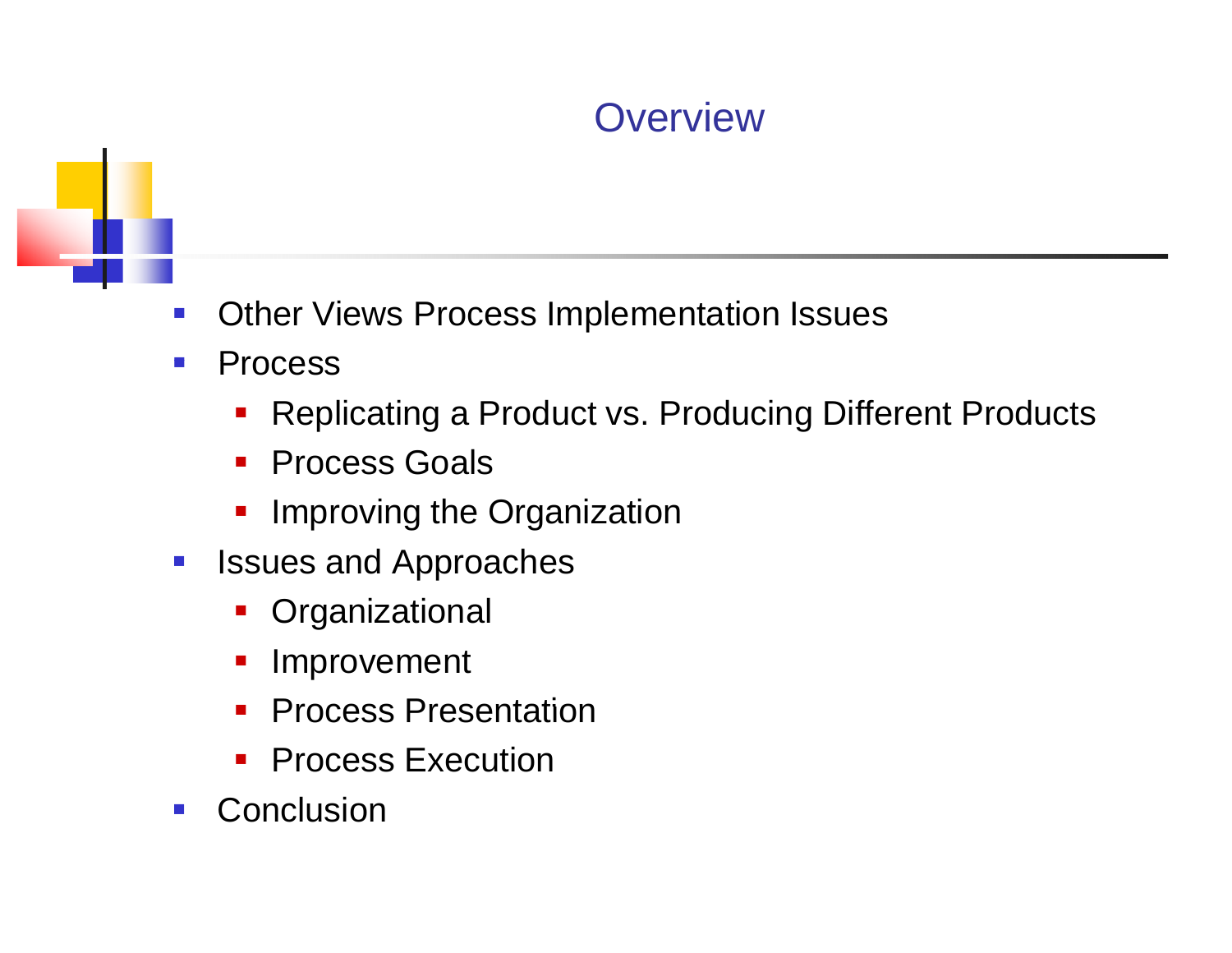### Other Views of Process Implementation Issues

- P) Why is Process Improvement so Hard by Karl Wiegers http://www.processimpact.com/ handbooks.shtml#spihb
	- Not Enough Time
	- k. • Lack of Knowledge
	- T. Wrong Motivations
	- b. Dogmatic Approaches
	- k. Insufficient Commitment
- A Framework for Software Product Line Practice, Version impact.com/ 5.0 by the Software Engineering Institute http://www.sei.cmu.edu/product lines/
	- Ŧ Process Mismatch
	- **Service Service**  Process Doesn't Address Product Line Needs
	- Ŧ Inadequate Process Support
	- **Service Service** Uneven Process Quality
	- Ŧ Lack of Buy-In
	- **Service Service** Dictatorial Introduction
	- **Contract Contract Contract Contract Contract Contract Contract Contract Contract Contract Contract Contract Co** Processes Not Enforced
	- Ŧ Stagnant Processes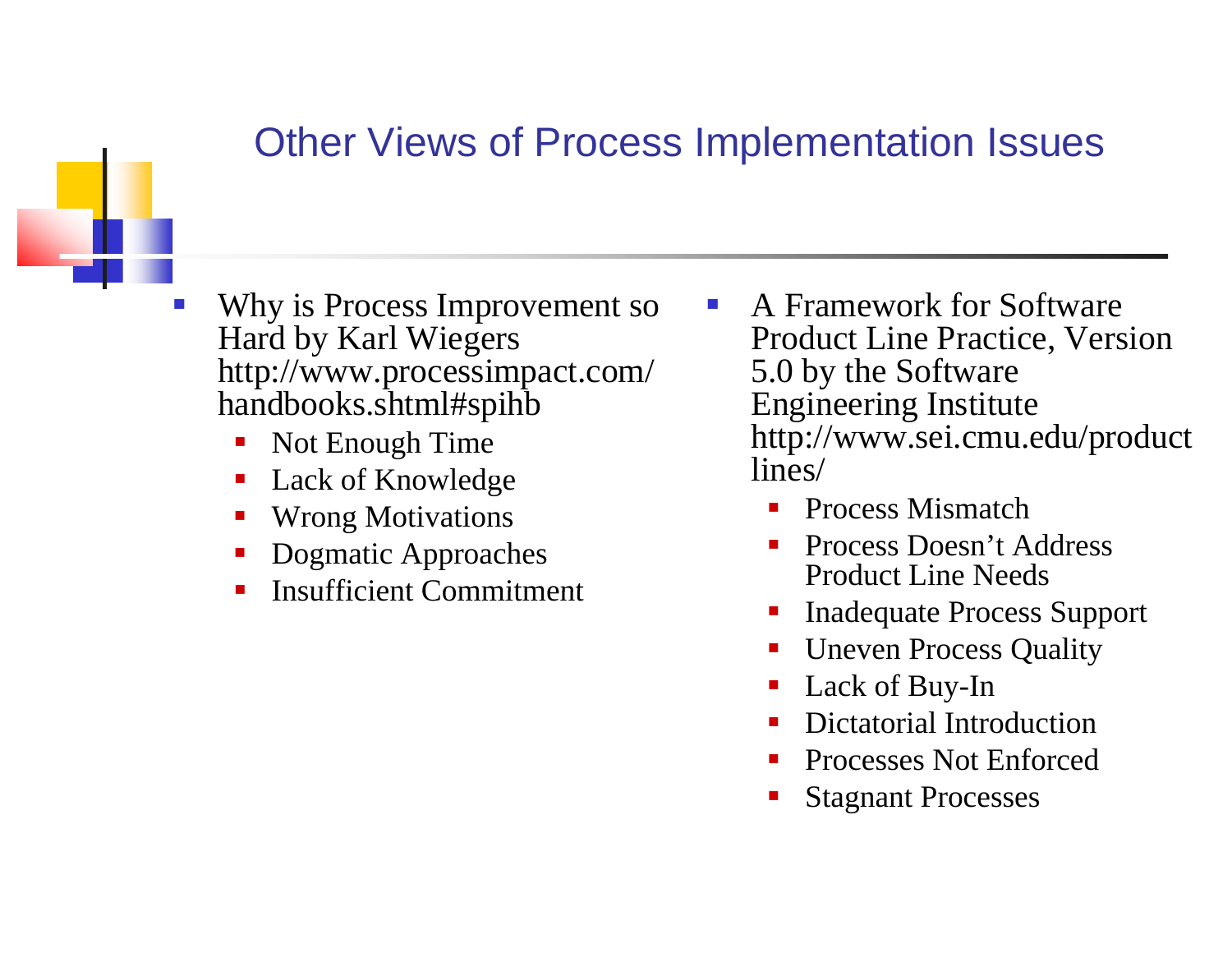# Two Types of Processes



- $\mathbb{R}^n$  Replicating a Product Example: Produce <sup>a</sup> Light Bulb or Automobile (Classic Demming)
	- $\mathcal{L}_{\mathcal{A}}$  More Efficient Process
		- Reduce Cost per Product
		- **Service Service** Reduce Time per Product
	- **More Effective Process** 
		- **Produce a Better Quality Product** 
			- Reduce Risk of Failure
			- **Less Defects at Delivery**
			- **More Desirable Features**
			- Reduce Maintenance (Cost or Time)
				- $\overline{\phantom{a}}$ Conformance to Specifications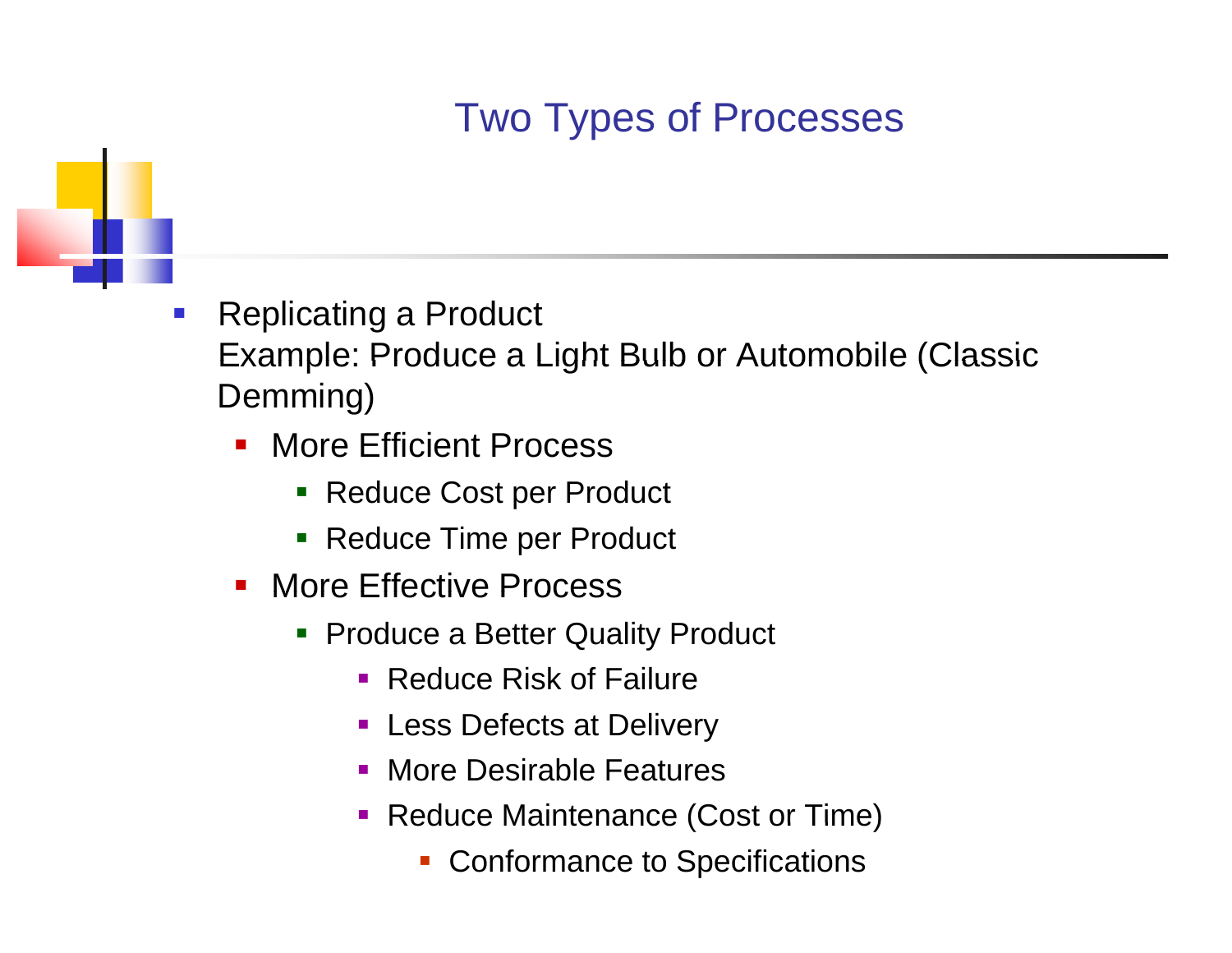# Two Types of Processes (Continued)

- $\mathcal{C}_{\mathcal{A}}$  Producing Different but Related Products
	- a<br>M **Example: Produce a Software System or Project** 
		- Each Product is Unique but has Similarities
			- **Similar Concepts, Skills, Facilities, Assets** 
				- **Problem and Solution Space Technology, Problem** Set, User Population, Environment
				- **Solution Skills -**- Scheduling, Budgeting, Configuration Management, Customer Support, Engineering, Contracting, Security, Organizational Policies
				- $\mathcal{L}_{\mathcal{A}}$ **- Unique Details - Requirements, Design, Production,** Testing, Maintenance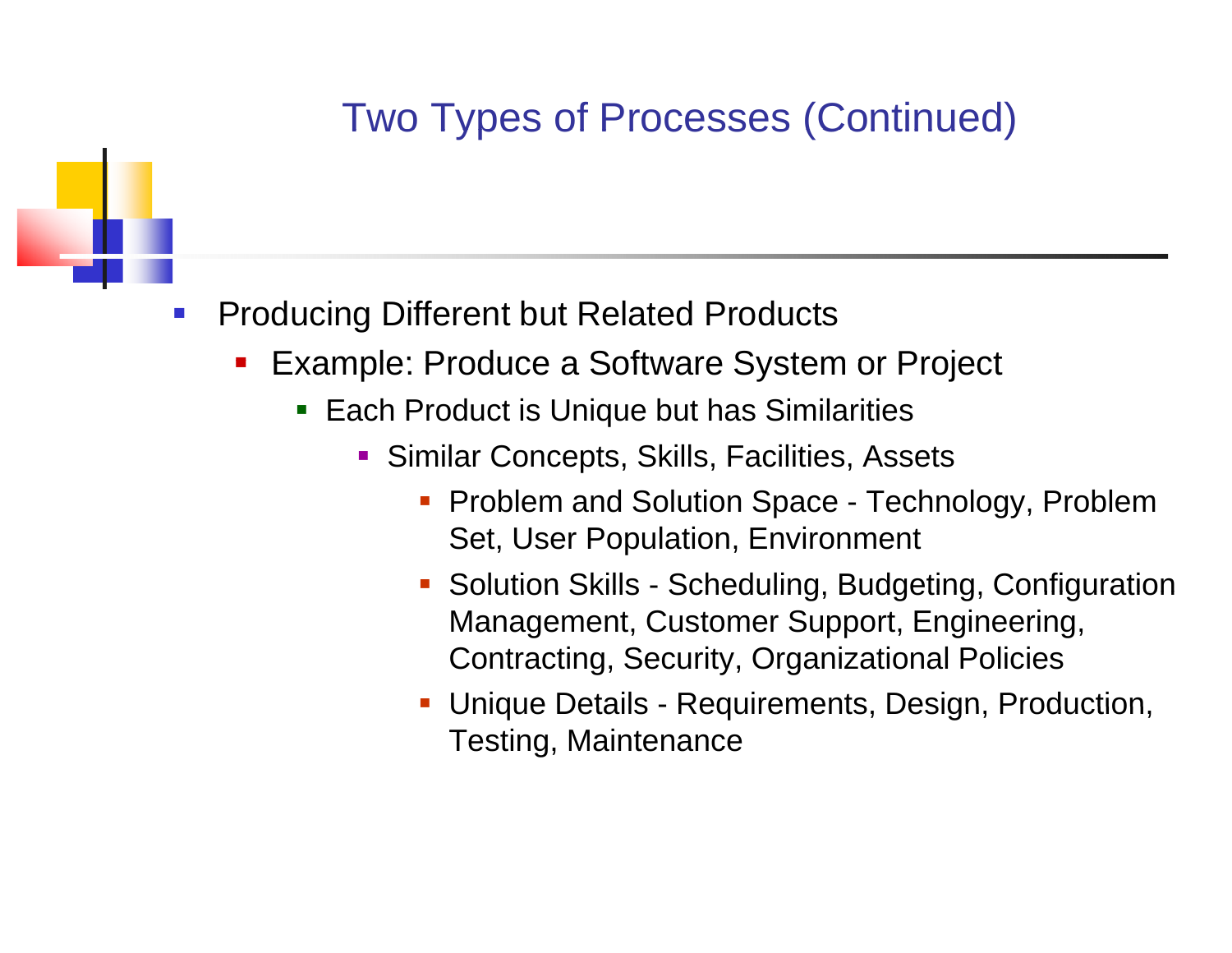#### Process Goals - Different Products



- P) Improve the Organization that Produces the Products (Parts) so that, in the Future, the Organization becomes:
	- **More Efficient** 
		- Reduce Cost per Quantified Product
		- **Reduce Time per Quantified Product**
	- **More Effective** 
		- **Produce Better Quality Products as Quantified** 
			- **Reduce Risk of Failure**
			- $\blacksquare$ Less Defects at Delivery
			- $\blacksquare$ More Desirable Features
			- **Reduce Maintenance (Cost or Time)** 
				- -Corrective, Adaptive, and Perfective
				- -Altering the Delivered Product or Specifications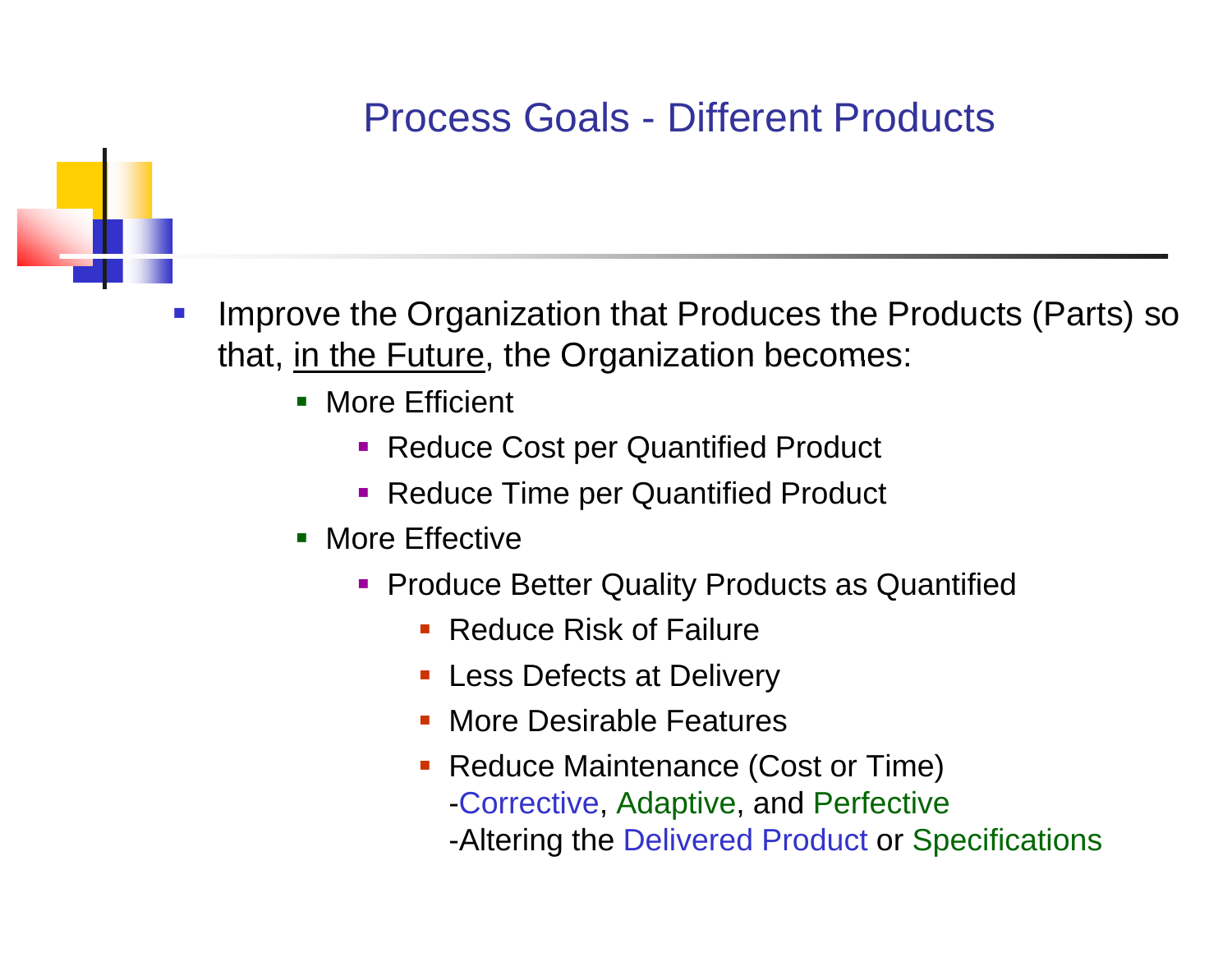#### Improve the Organization -- Transition from Cottage Industry to Capital Industry

- P) Cottage Industry – Example: Weaver
	- F. ■ Artisans – Quality & Productivity Related to Skill
	- $\mathcal{L}_{\mathcal{A}}$ Custom Made Products by Looms
- $\mathcal{L}^{\mathcal{A}}$  Capital Intensive Industry – Example: Cloth Factory
	- $\overline{\phantom{a}}$ Automation of Repetitive Tasks
	- a<br>M Less Skill Required to Operate
	- a<br>M **Higher Productivity & Consistent Quality**
	- $\blacksquare$ Requires Investment
	- a<br>M Products for the Mass Market
- $\mathcal{L}_{\mathcal{A}}$ • Mass Customization – – Example: Computer Hardware Retailer
	- a<br>M After Achieving a Capital Intensive Industry
	- **Service Service** Automation of Specific Customization Options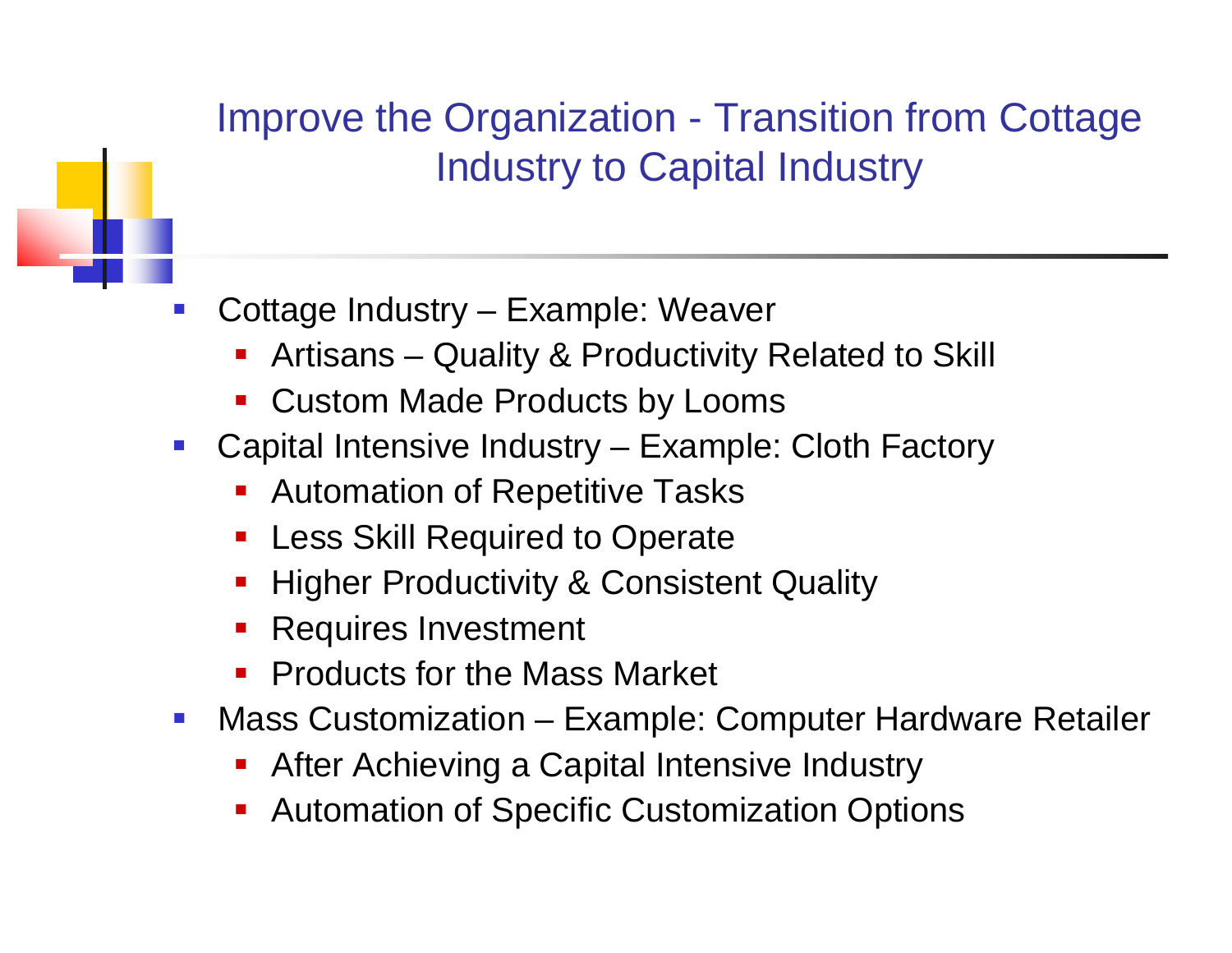#### Improve the Organization – Improving Personnel

- $\mathcal{C}_{\mathcal{A}}$ Pros All: People are the Key to any Project
- $\mathcal{L}_{\mathcal{A}}$ Cons All: Personnel may Leave
	- a<br>M Experience from Working on Projects
		- Cons: Experience May not Transition
		- Pros: Personal Reuse is the Easiest and Most Efficient to Implement.
	- **Training to Improve Skills** 
		- Cons: Expense, too Specific or General, too Early or Late
		- Pros: New Ideas may Foster Better Approaches
	- **Replacing Personnel by More Skilled Personnel** 
		- Cons: May Effect Morale and be Expensive
		- Pros: There is a 10 to 1 difference between the Most Productive 1the contract of the contract of the contract of the contract of the contract of & Least Productive Personnel (Software).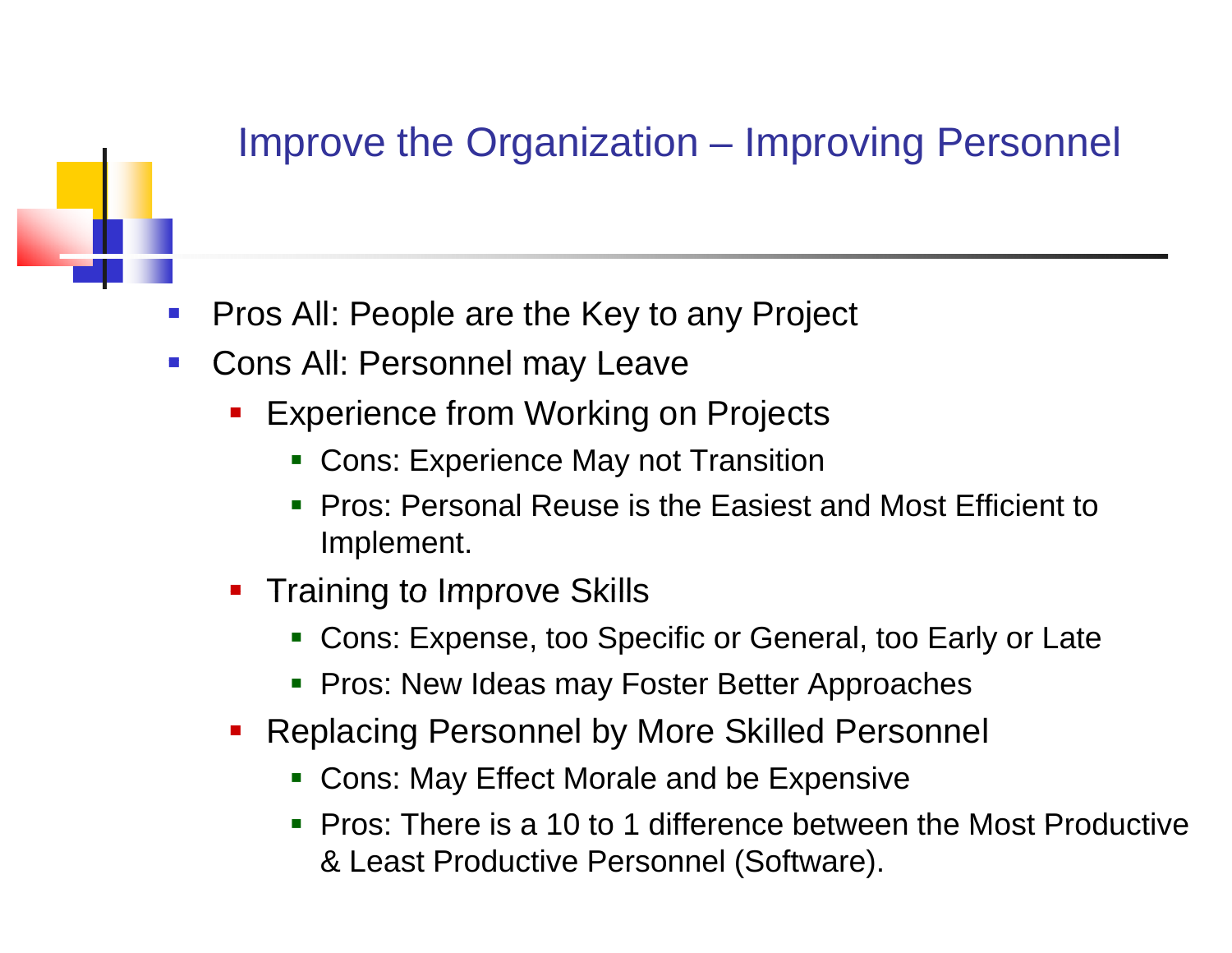#### Improve the Organization  $\mathcal{L}_{\mathcal{A}}$  , and the set of  $\mathcal{L}_{\mathcal{A}}$ - Creating Assets



- $\mathcal{C}_{\mathcal{A}}$  Harvest and Use Products & Tools from Projects
	- $\blacksquare$ Usually Requires Extra Generalization
	- $\mathcal{L}_{\mathcal{A}}$ Usually Requires Extra Documentation
	- $\mathcal{L}_{\mathcal{A}}$ **-** Asset Library & Tool Crib for Storage & Retrieval
- $\mathcal{L}_{\mathcal{A}}$  Plan for a Reuseable System
	- $\mathcal{L}_{\mathcal{A}}$  Create an Architecture & Related Tools for the Line of Business
	- $\blacksquare$ Populate the Architecture with Modules
- $\mathcal{L}_{\mathcal{A}}$ **Either Approach Requires a Disciplined Process**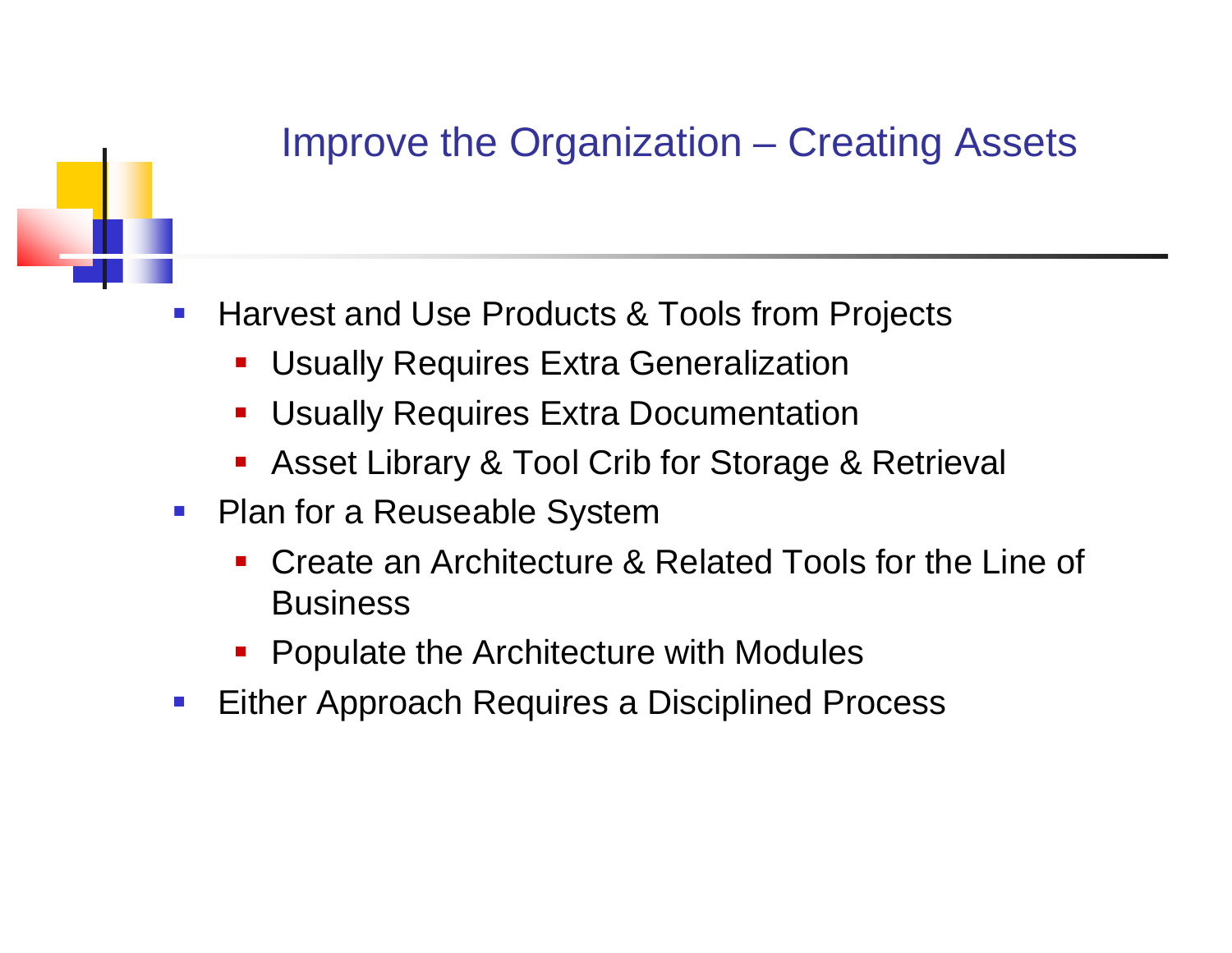#### Improve the Organization  $\mathcal{L}_{\mathcal{A}}$  , and the set of  $\mathcal{L}_{\mathcal{A}}$ Using Processes



- $\mathcal{L}_{\mathcal{A}}$  Facilitate Personnel and Teams working Together
	- a<br>M Describe Responsibilities and Interactions for Developing Work Products
	- Show how Human Resources are Shared across Products
	- an<br>Ma Describe the Use of Organizational Assets and Tools
- **Support Management of Product Development and Maintenance** 
	- $\mathcal{L}_{\mathcal{A}}$  Support Planning and Measurement of Product Progress and Process Compliance
	- an<br>Ma Produce Accurate Predictions of Product Cost and Schedule
	- $\blacksquare$ Identify where Organizational Communication is Required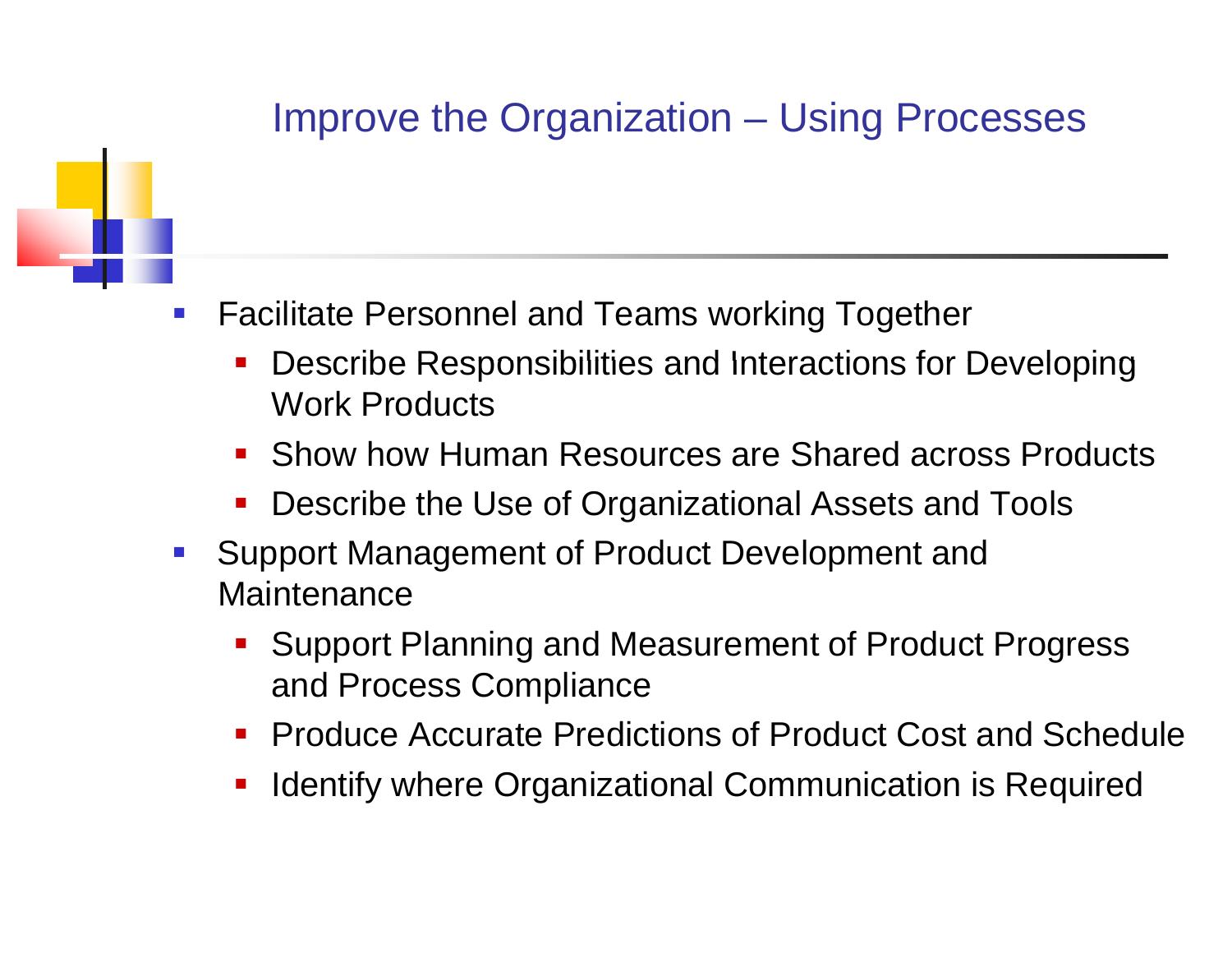#### Improve the Organization Using Processes (Cont)



- $\mathbb{R}^n$  Support Process Improvement
	- $\overline{\phantom{a}}$ Use Lessons Learned from the Best and Worst Experiences.
	- $\blacksquare$  Integrate General Processes and Organizational Policies into a Coordinated Process and Describe the Change Process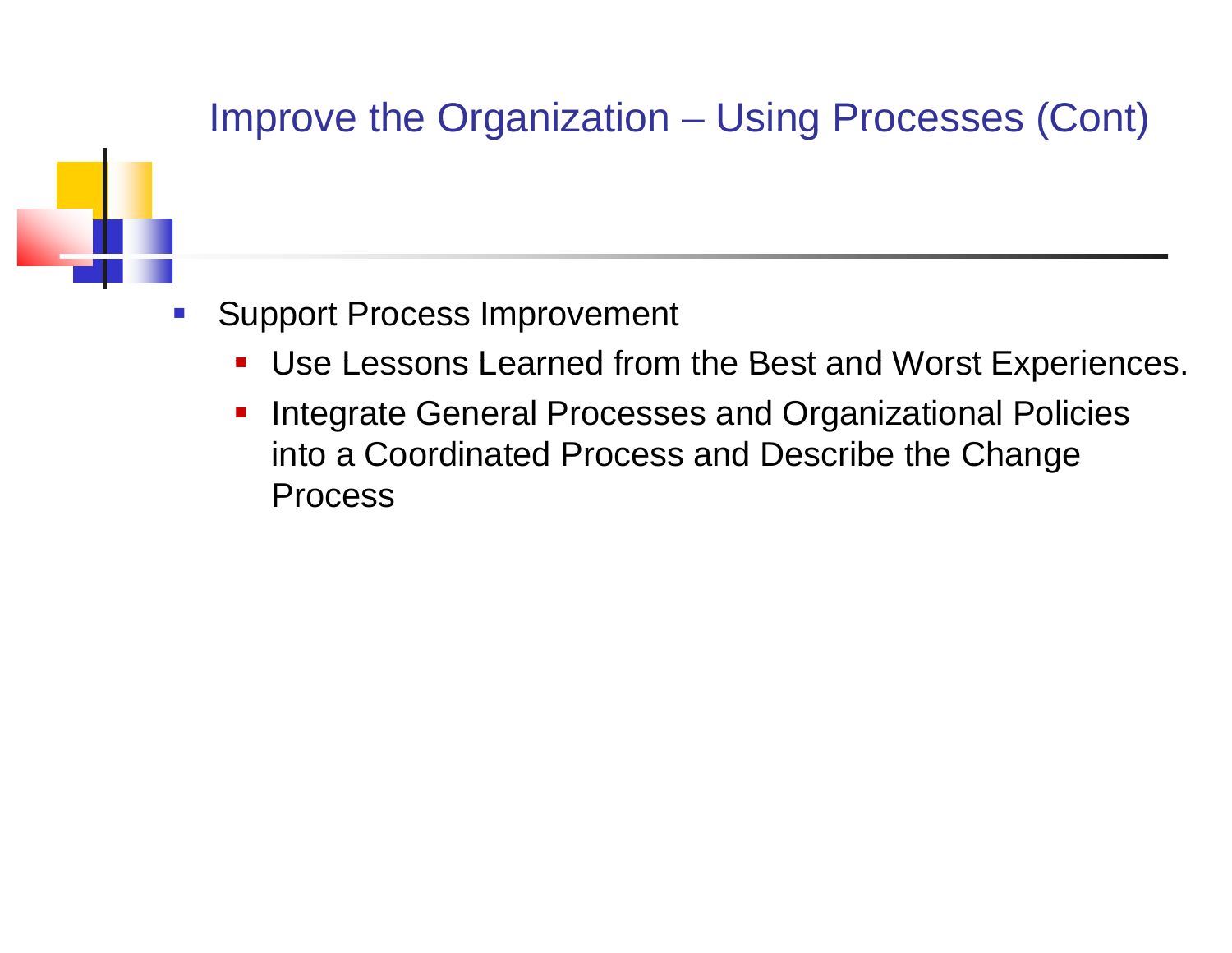# **Organizational Issue: Focus on Achieving Real** Organizational Goals

- $\mathbb{R}^n$  Help the Organization Execute its Business Strategy.
	- a<br>M Improvement Goals
		- $\blacksquare$  Maintain the Current Level or Improve Efficiency or **Effectiveness**
		- Deliver a Quality Product within Schedule and Budget
		- **Achieve and Sustain a Competitive Advantage**
- $\mathbb{R}^3$  Low Improvement Business Goals
	- an<br>Ma Perform a Mandated Function or No Competition in the Product Area
	- No Extra Resources
		- **Example Low Overhead Organization**
		- The Future is Now Just Get it Done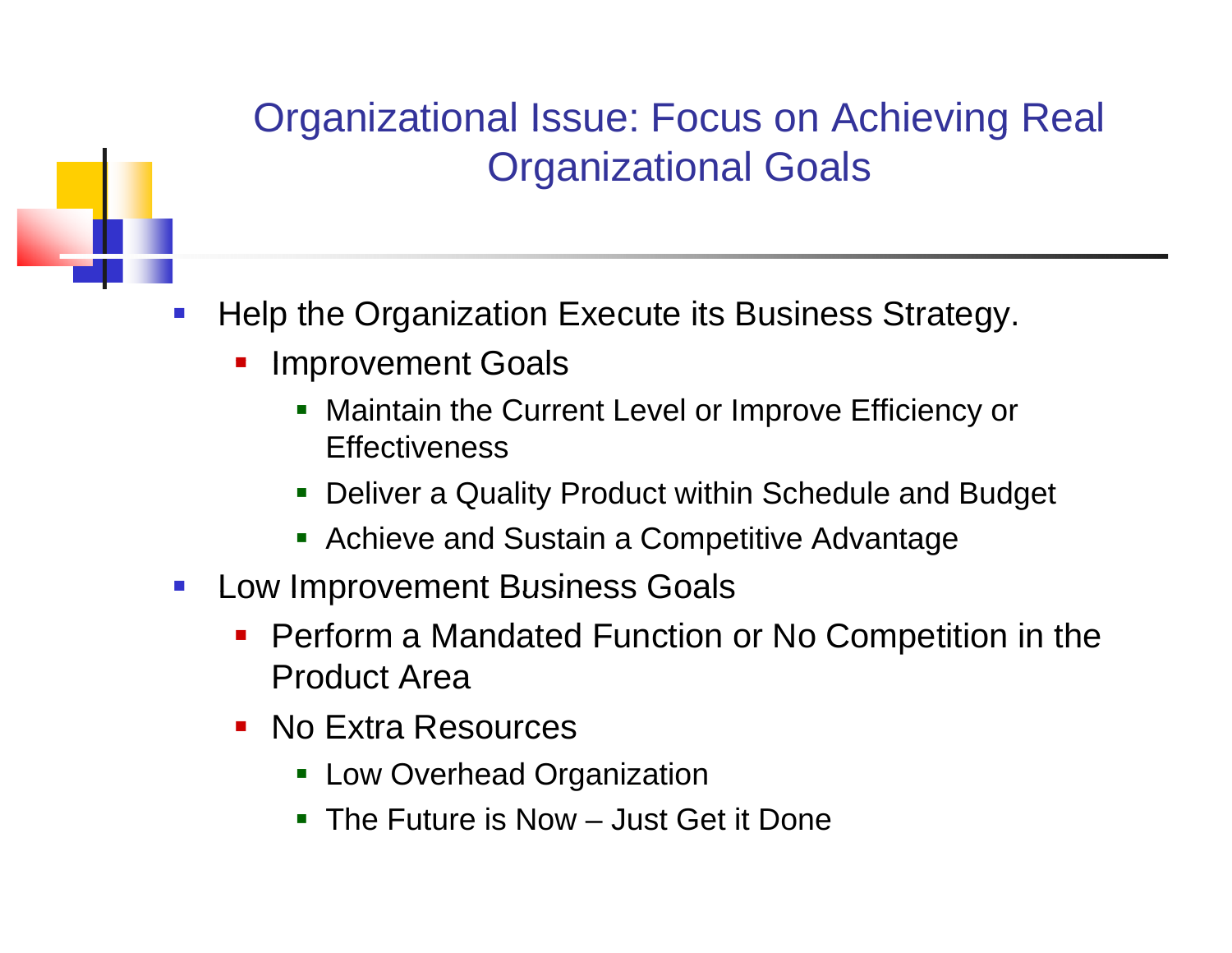# Organizational Issue: Enforcing Long Term Goals

- $\mathcal{C}_{\mathcal{A}}$  Processes usually have Long Term Goals related to the Improvement of the Organization.
	- $\mathcal{L}_{\mathcal{A}}$  Improve by Globally Optimizing Efficiency and Effectiveness for Products and adding Value to Organizational Assets.
	- $\mathcal{L}_{\mathcal{A}}$  Individuals usually have Short Term Goals related to Demonstrating Accomplishment.
		- Limited Assignments. Example: Design, Code and Test Module X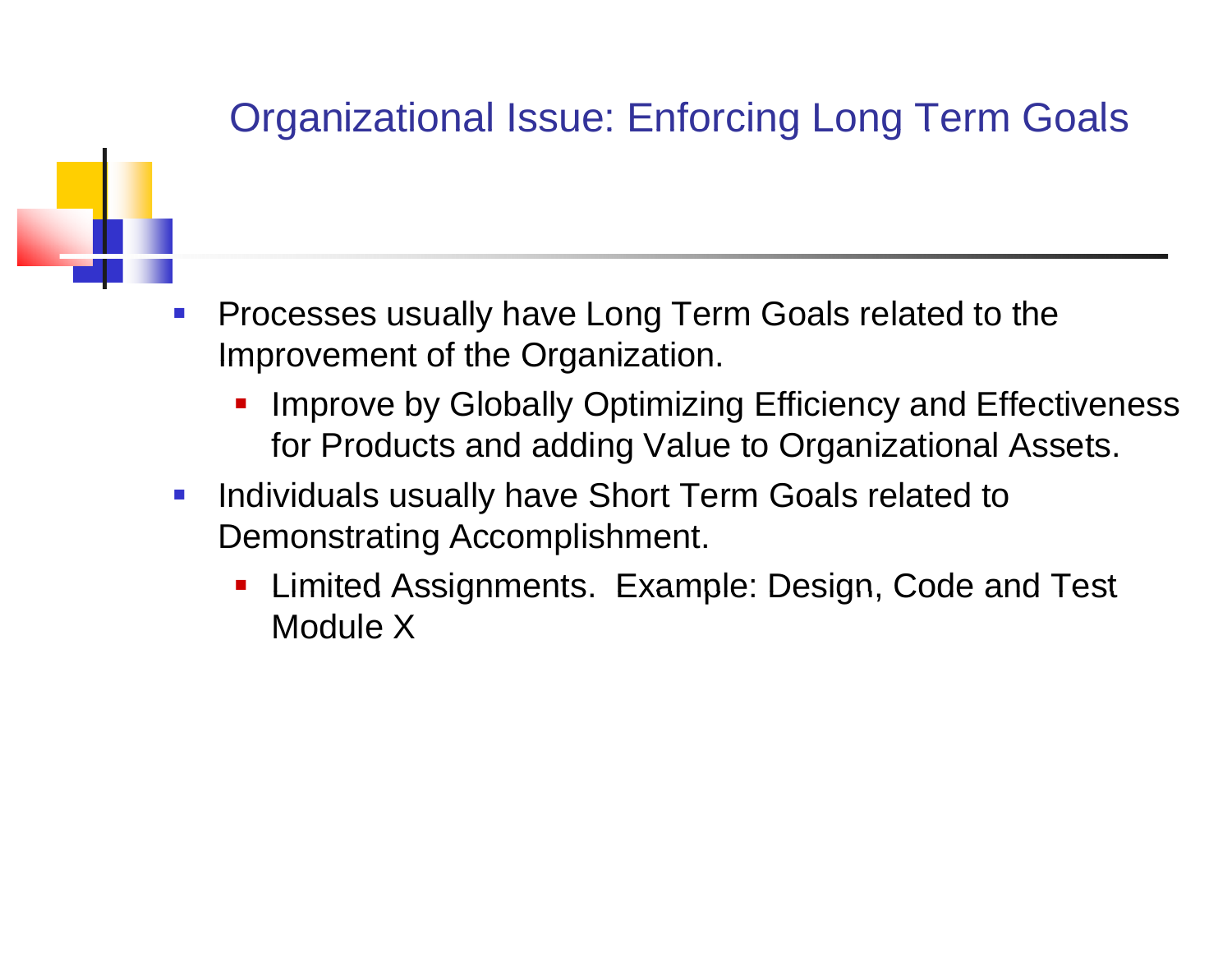# Organizational Issue: Enforcing Long Term Goals (Cont)

- - $\mathcal{L}_{\mathcal{A}}$  Mid Level Managers usually have Mid-Range Goals related to Optimizing the Performance of their Organization.
		- $\mathcal{L}_{\mathcal{A}}$  With X People, my Group must provide the (Security Package, Configuration Management Support, Independent Test Approval) for Y Products this Year
	- $\mathcal{L}_{\mathcal{A}}$  Senior Management with Short Term Assignments tend to Focus on Short Term Results.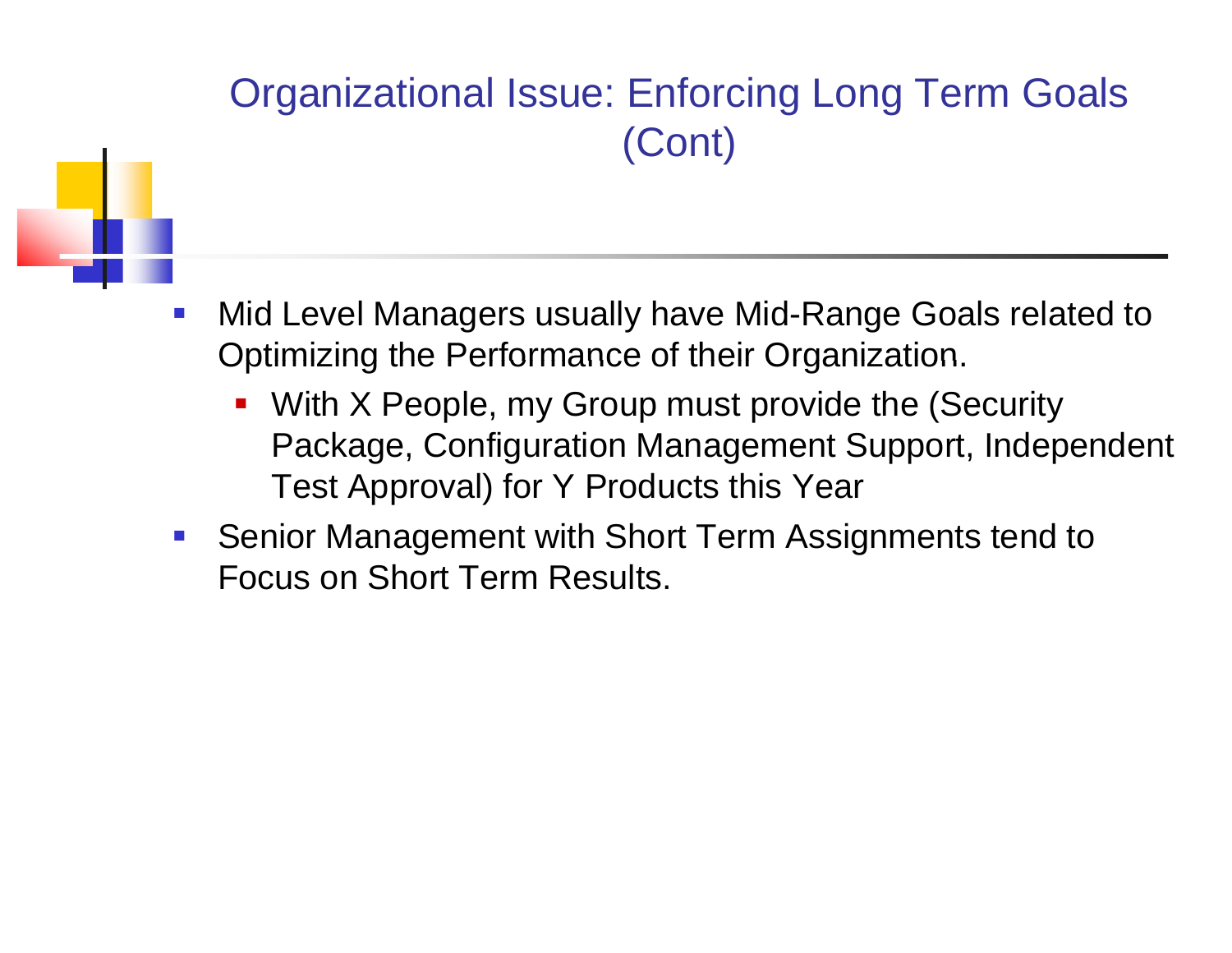## Organizational Issue: New Preventive Process Activities Outnumber and Outrank New Productivity Process **Activities**

- P) Preventive Activity - Activity in a Process that exists because a Previous Project had a Historically Significant Screw-Up, that is, there was a Very Painful Lesson Learned.
	- an<br>Ma Generated by Management Chartered Tiger Teams after **Disasters**
	- Can't save the Current Project, but will assure that the Particular Disaster won't Happen again
- Productivity Activity Activity in a Process that exists because a Series (1 or More) of Previous Projects improved their Efficiency or Effectiveness by Performing those Tasks.
	- a<br>M • Proposed by Project Personnel. Need to Convince Others that Improvement was Real and not caused by Variability in Personnel or Product Details.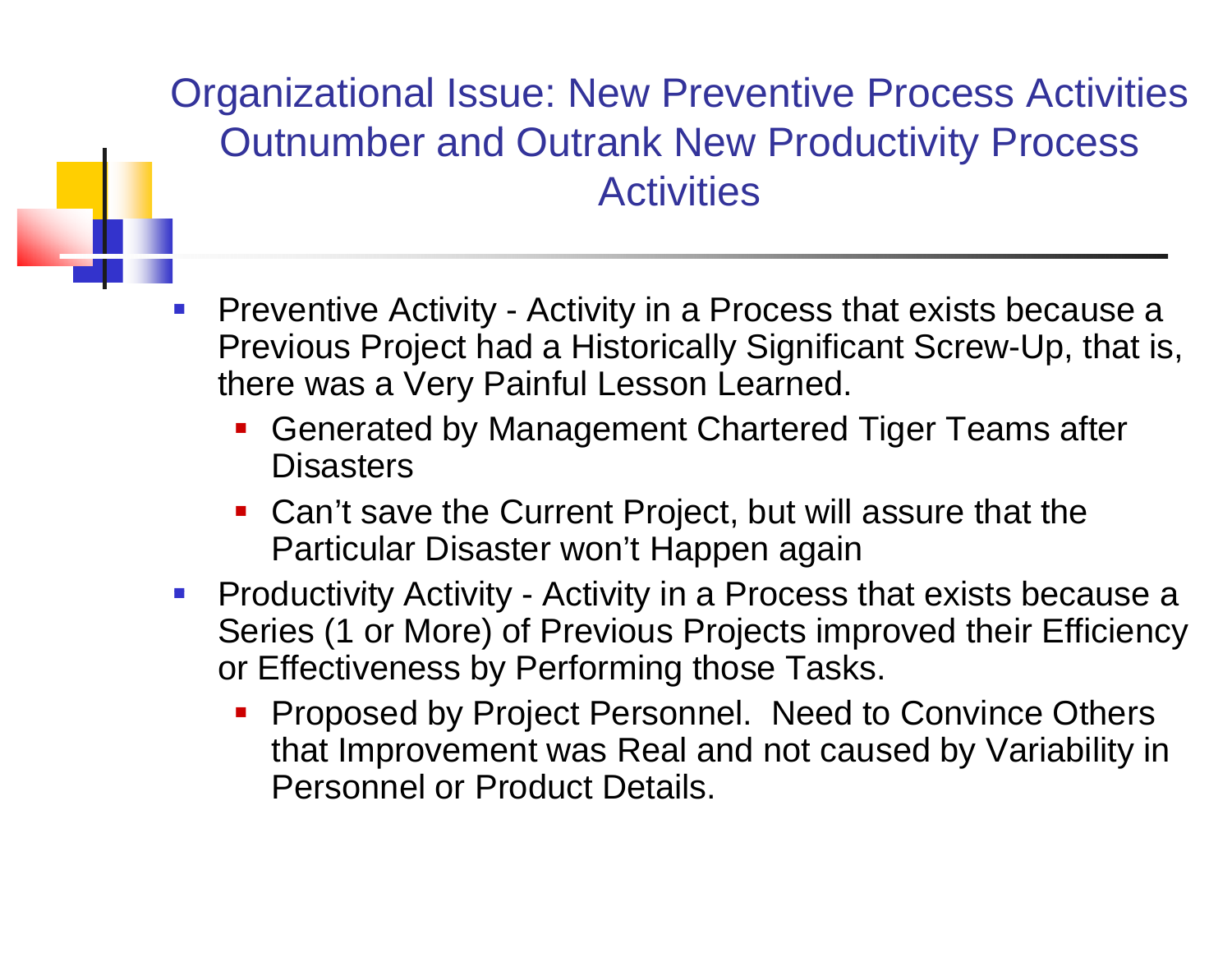### Approaches for Organizational Issues



- $\mathcal{C}$  Management must decide on the real organizational business goals and let that guide the implementation of the organizational process.
	- No process
	- a<br>M Pretend we have a process
	- a<br>M Have a process for some activities
	- a<br>M ■ Have a fully defined process and process improvement
- $\mathcal{L}_{\mathcal{A}}$  Management must agree on the Implementation of the process from Top Management to the First Level Manager.
	- Management must understand the process at the appropriate level of detail.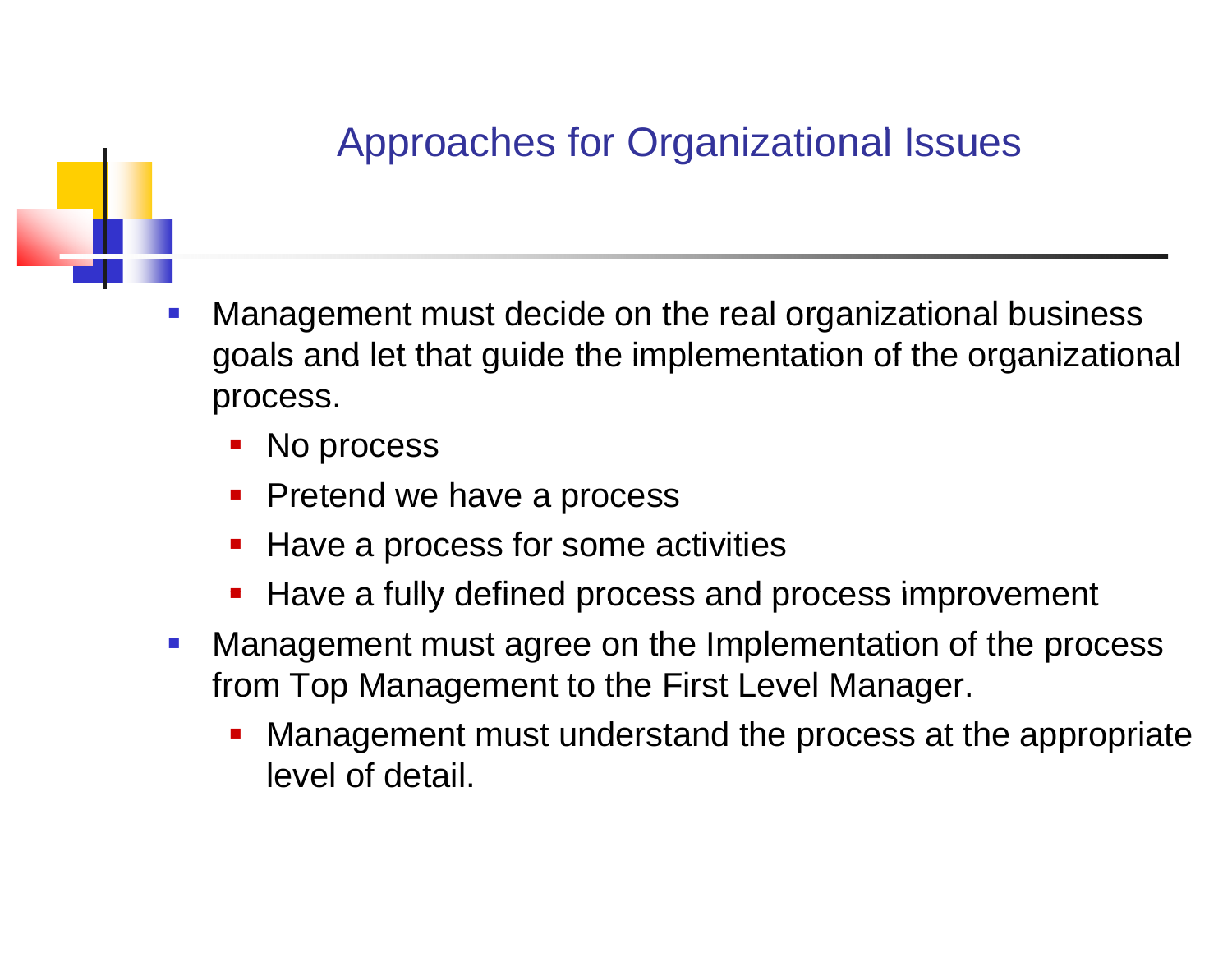# Approaches for Organizational Issues (Cont)

- - $\mathbb{R}^n$  Management needs to Support (Enforce) the generation of data and assets to support the process.
		- Management needs to decide on the process effort in a project as a percentage of the project and schedule budget accordingly.
		- Management must utilize the process in determining success and evaluation of personnel
	- $\mathcal{L}_{\mathcal{A}}$ Avoid short term Management assignments.
	- $\mathcal{L}_{\mathcal{A}}$  Management must carefully consider the addition of preventative activities to the process and allow projects with low risk or importance to avoid or curtail those activities even if it means a Senior Management decision on individual projects.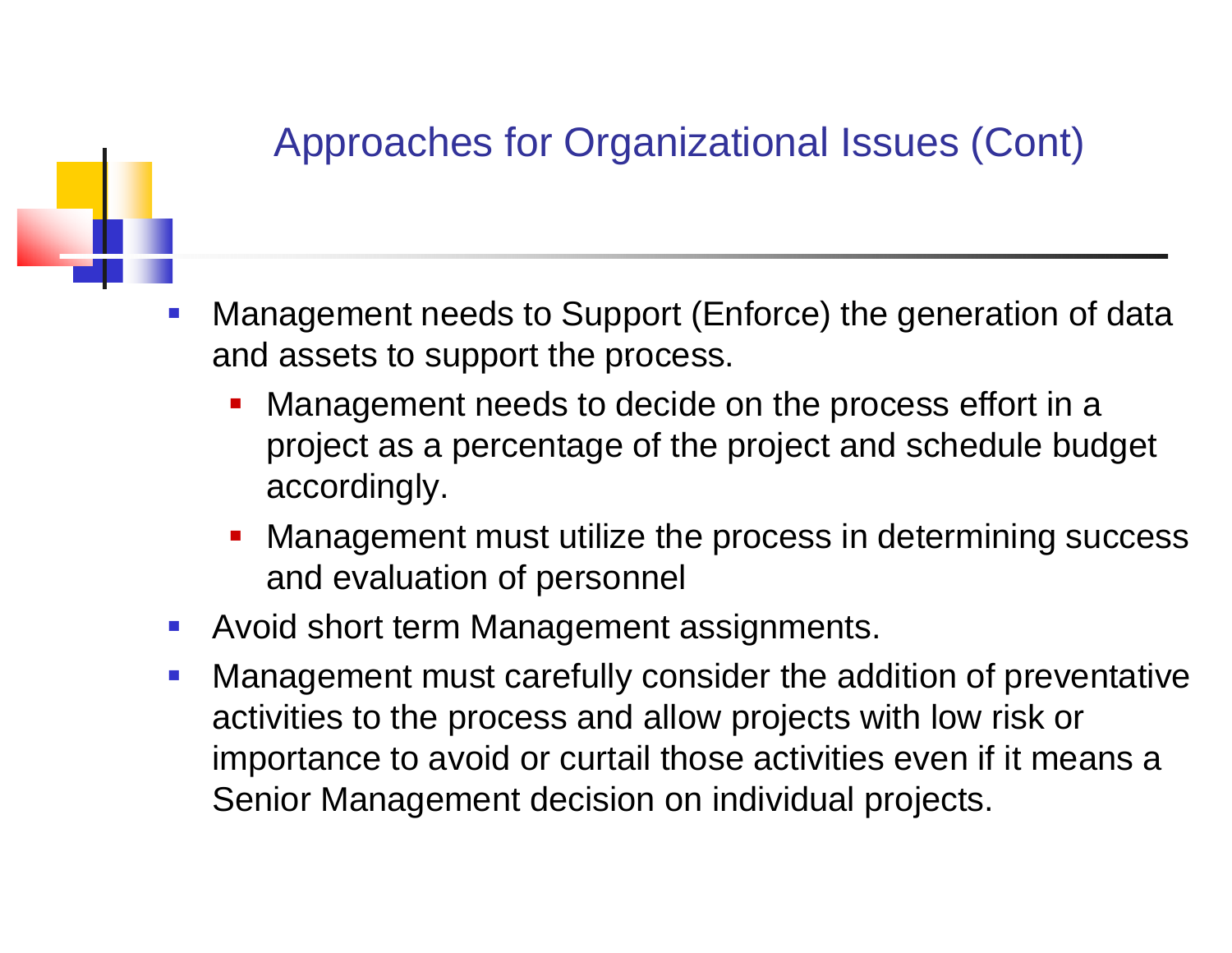### Approaches for Organizational Issues (Cont)



- $\mathcal{C}$  Management must remember there is no free lunch in processes that cover different products.
	- **.** "If you think that all the tasks (activities and products) you have to complete to execute your project are described by your process or that the tasks you have to do to follow your process all lead to the completion of your project, then you don't understand your process or you don't understand your project or both." from a Lockheed Project Manager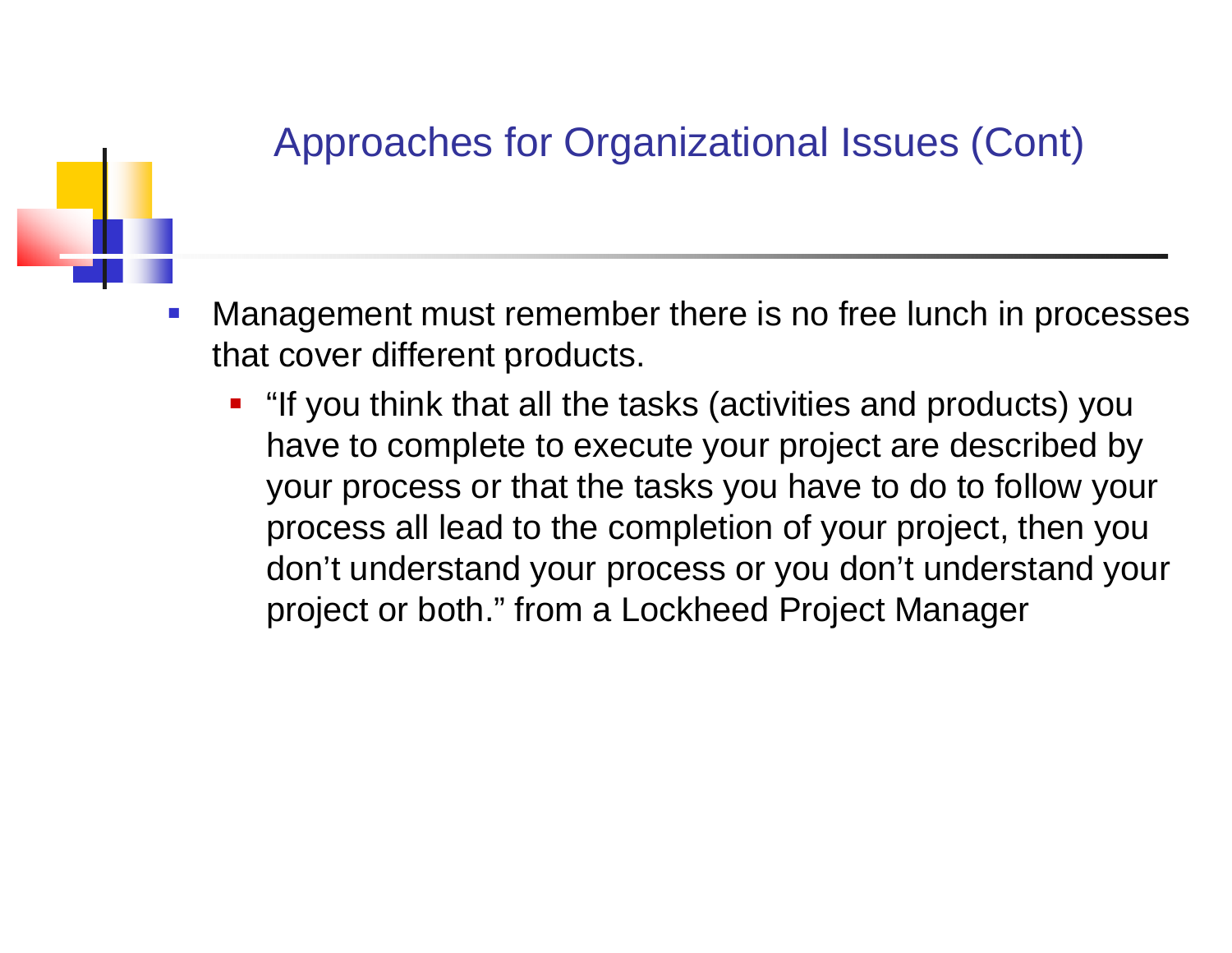Improvement Issue: Showing that One Process is Better than Another Process for Different Products.

- $\mathcal{L}_{\mathcal{A}}$  Difficult to determine if Differences in Efficiency or Effectiveness are related to Product Variability, Human Variability or Process Issues.
	- P. Ideally, one could experiment and hold some of these factors fixed to see if the differences are related to changes in the other changing factor. However, that is not realistic. This is a general problem in Software Engineering.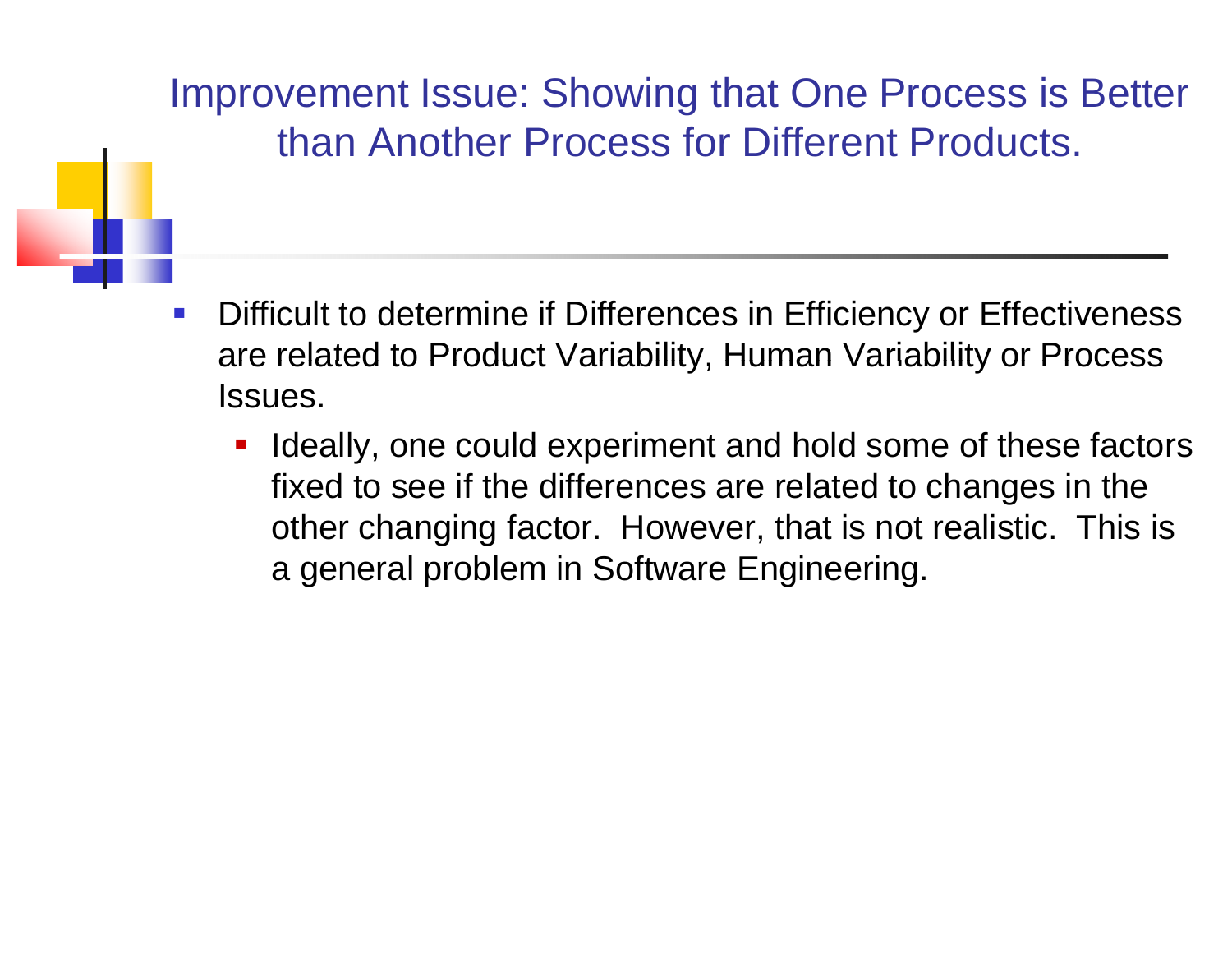#### Approaches to the Improvement Issue



- $\mathbb{R}^n$  Need to quantify the products to compare results.
	- Refer to Putnam and Myers book Five Core Metrics: The Intelligence Behind Successful Software Management which discusses and relates size, schedule time, effort (cost), defects, and process productivity.
	- $\mathcal{L}_{\mathcal{A}}$  Utilize Function Points for Size, Track effort in Person Months, capture schedule time and count defects.
	- $\overline{\phantom{a}}$  Without these measures or similar ones, claims of improvements are very subjective.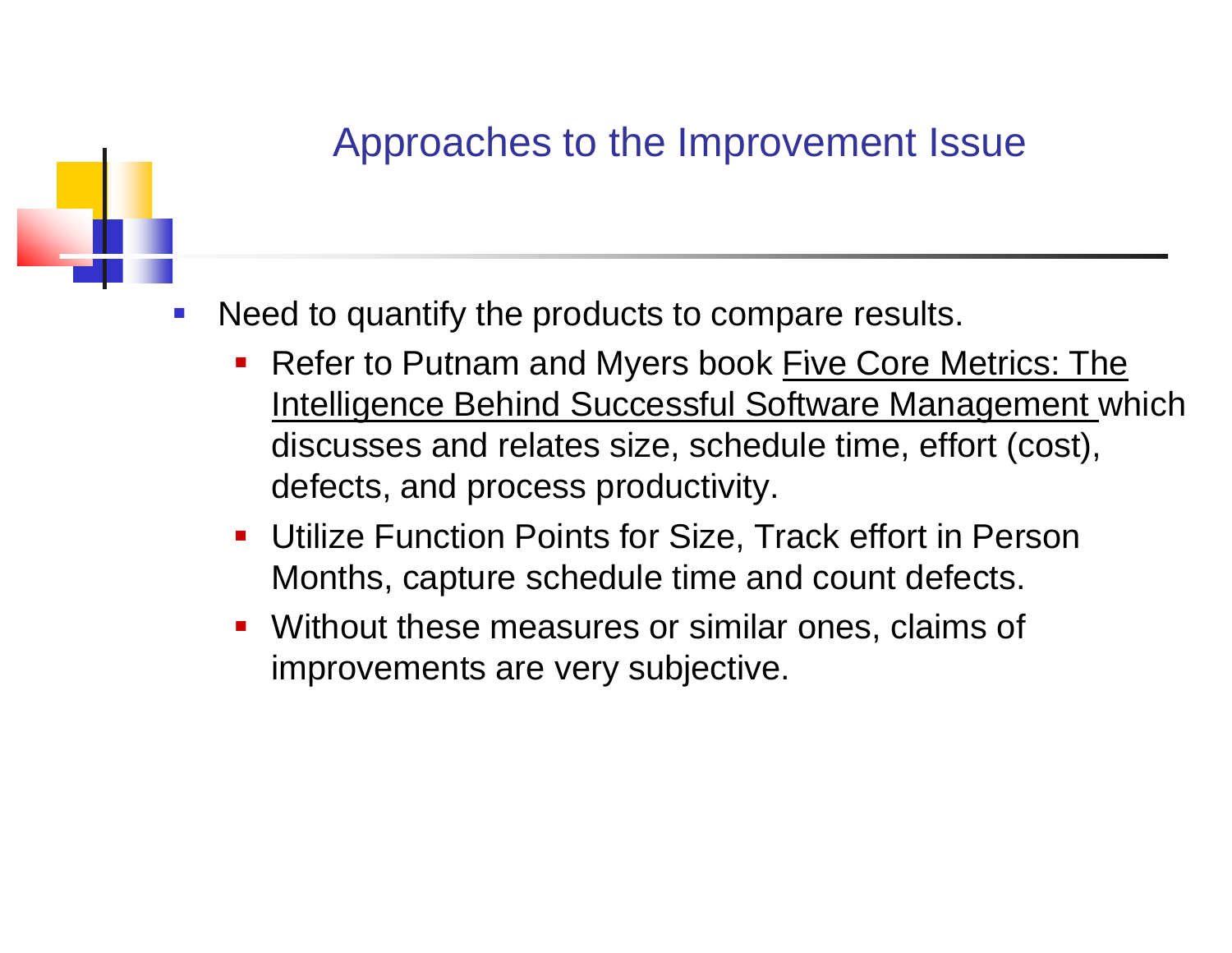# Presentation Issue: Present a Process that is Easy to Understand and Maintain

- P) For a Process that is easy to understand, the process presentation has to take several forms. The process user should be able to see a process overview and then get more detail as needed. The process user should be able to get increased detail based on phase, activity, work product or agent (role) among other parameters. The process information should be both graphic or verbal. The more options that the user has to understand the process, the better.
- $\mathcal{L}_{\mathcal{A}}$  For a process to be easy to maintain, a formal description of the process is needed that can be used to determine if changes in one part of the process will affect other parts of the process. In addition, the formal description should be used to automatically generate as much as possible the informal descriptions that are used to make the process understandable.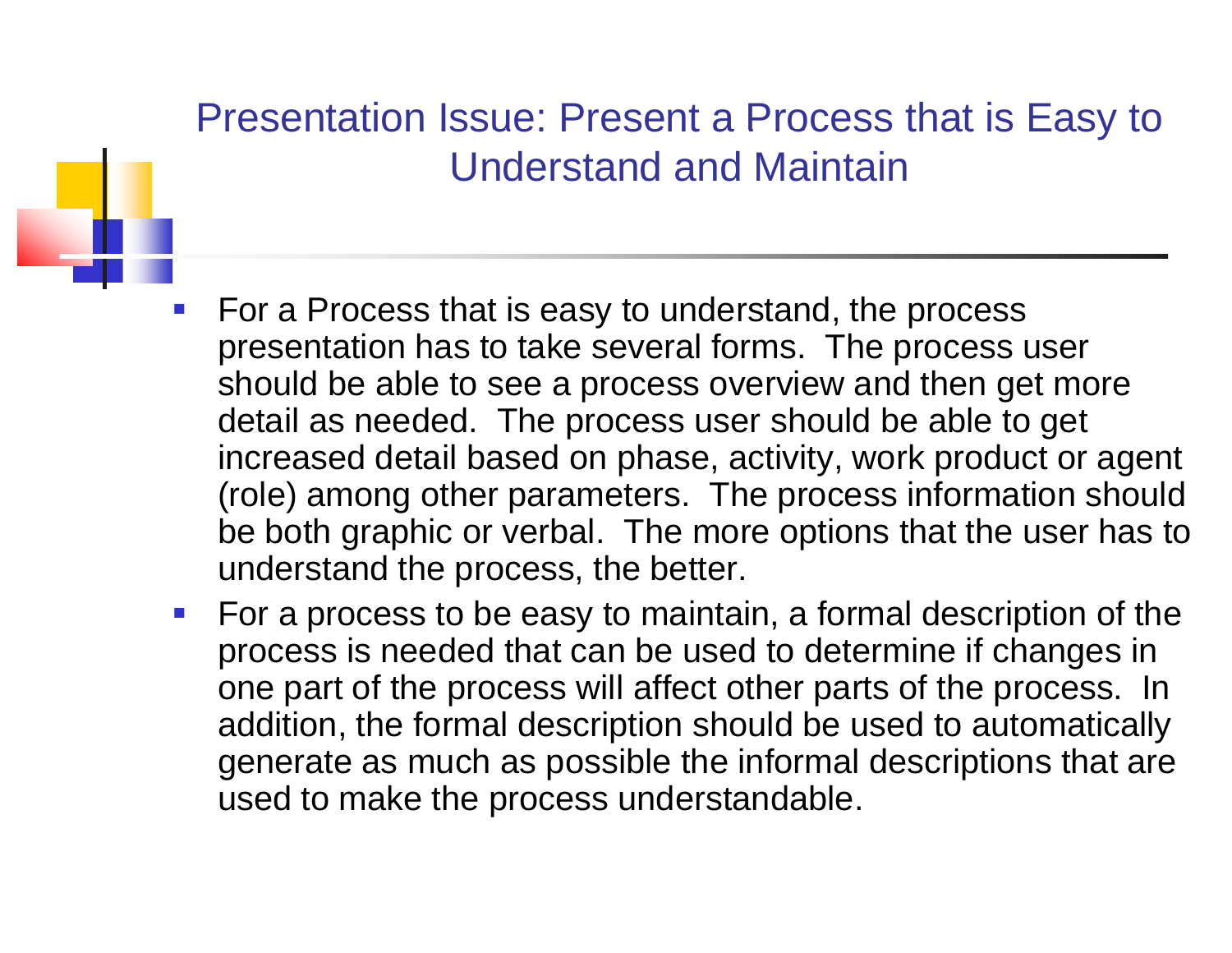#### Approach to the Presentation Issue



- Design a Process that is Easy to Understand
	- k. ■ Identify the Activities to be Performed
	- $\blacksquare$ Identify the Agents (Roles) that Perform the Activities
	- $\blacksquare$  Identify the Work Products that Result from the Activities Examples: Verbal Descriptions, Graphs, Responsibility Charts, Templates, Checklists, Forms and Supported Tools for Products and Project Support.

http://public.gunter.af.mil/applications/sep/menus/main.aspx

- $\mathcal{L}_{\mathcal{A}}$  Design a Process that is Easy to Maintain
	- b. Formal Process DefinitionExample: Object Management Group's Software Process Engineering Metamodel has an object-oriented scheme for representing software processes. http://www.omg.org/technology/documents/formal/spem.htm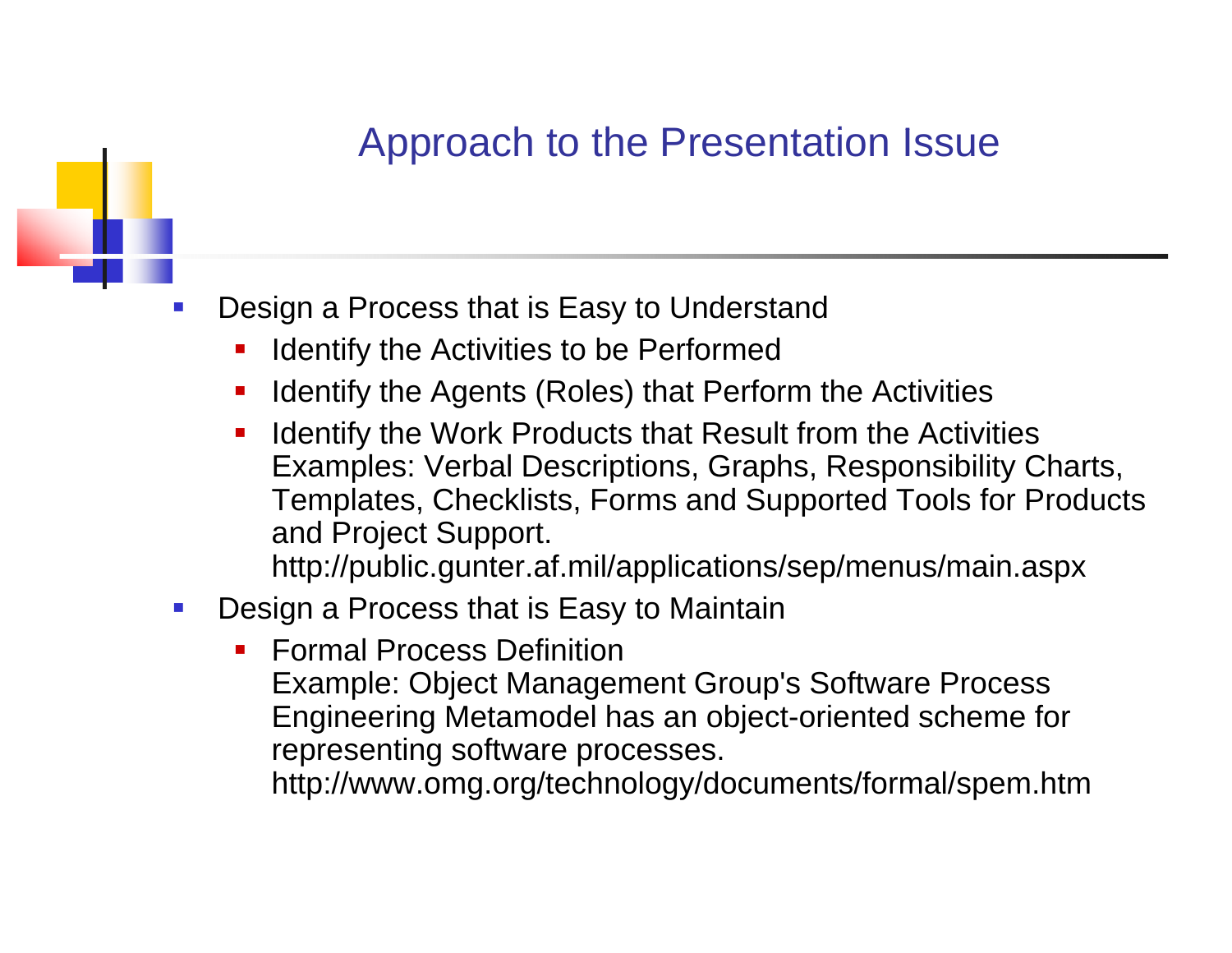Process Execution Issue: For Different Products, Some Process Activities Depend on the Ingenuity of the Agents and those Activities are Difficult to Evaluate

- $\mathcal{C}_{\mathcal{A}}$  Examples of Activities Dependent on Ingenuity
	- a<br>M **Create a High Level Design** 
		- Create or update a high-level design, including both functional and non-functional requirements, organize the product into components, and select the technical approach associated with the components.
	- **Validate Quality Attributes of the Requirements** 
		- Validate both functional and non-functional requirements for quality. Some quality characteristics of requirements are: understandable, concise, not conflictin g with other requirements, unambiguous, testable, singular, achievable, and precise.
- $\mathbb{R}^n$ It is Relatively Easy to Pretend to Execute a Process.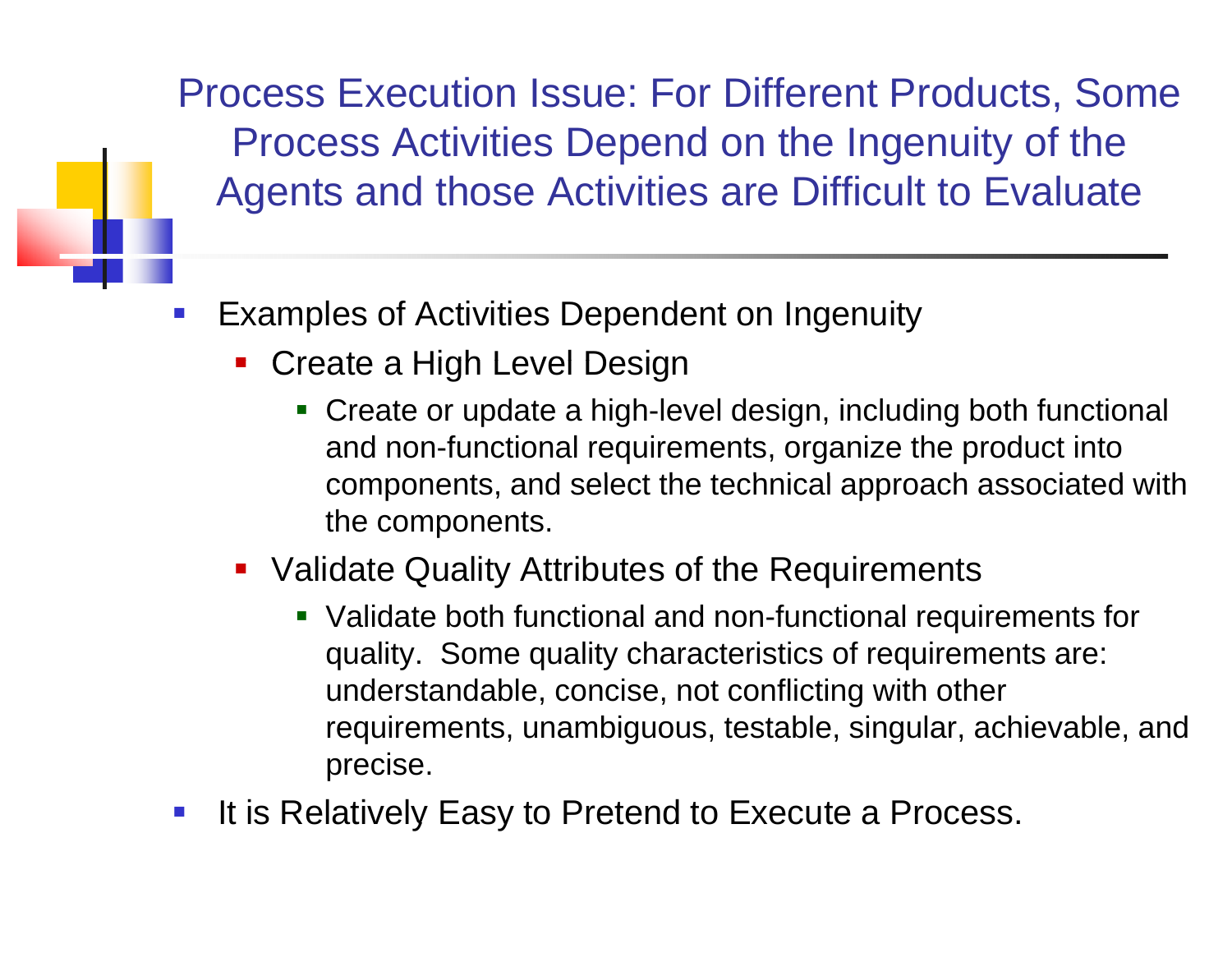#### Approach to Process Execution Issue



- $\mathcal{C}_{\mathcal{A}}$  There is no substitute for good people with ability to execute the difficult activities.
- $\mathcal{L}_{\mathcal{A}}$  Good people are also needed to examine the work products produced by process activities.
- $\mathcal{L}_{\mathcal{A}}$  Another approach is to provide more direction by limiting the variability of the products.
	- Have several processes instead of one to allow more explicit direction for classes of products.
	- $\mathcal{L}_{\mathcal{A}}$  Within the procedures, create cases within the activities that define more detailed activities for specific classes of products.